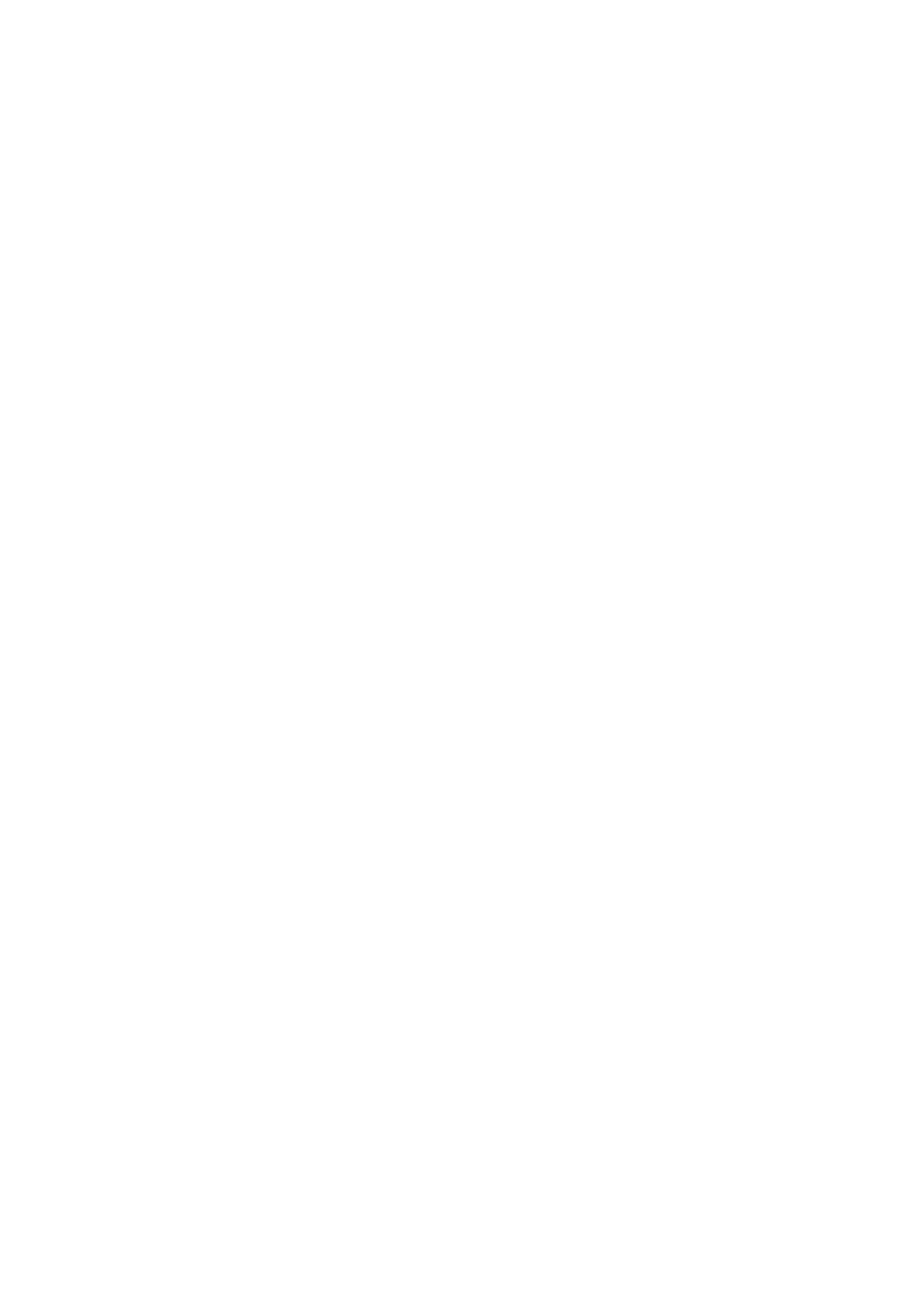### Release Notes for Red Hat Software Collections

Eliška Slobodová Red Hat, Inc Engineering Content Services eslobodo@redhat.com

Jaromír Hradílek Red Hat, Inc Engineering Content Services jhradilek@redhat.com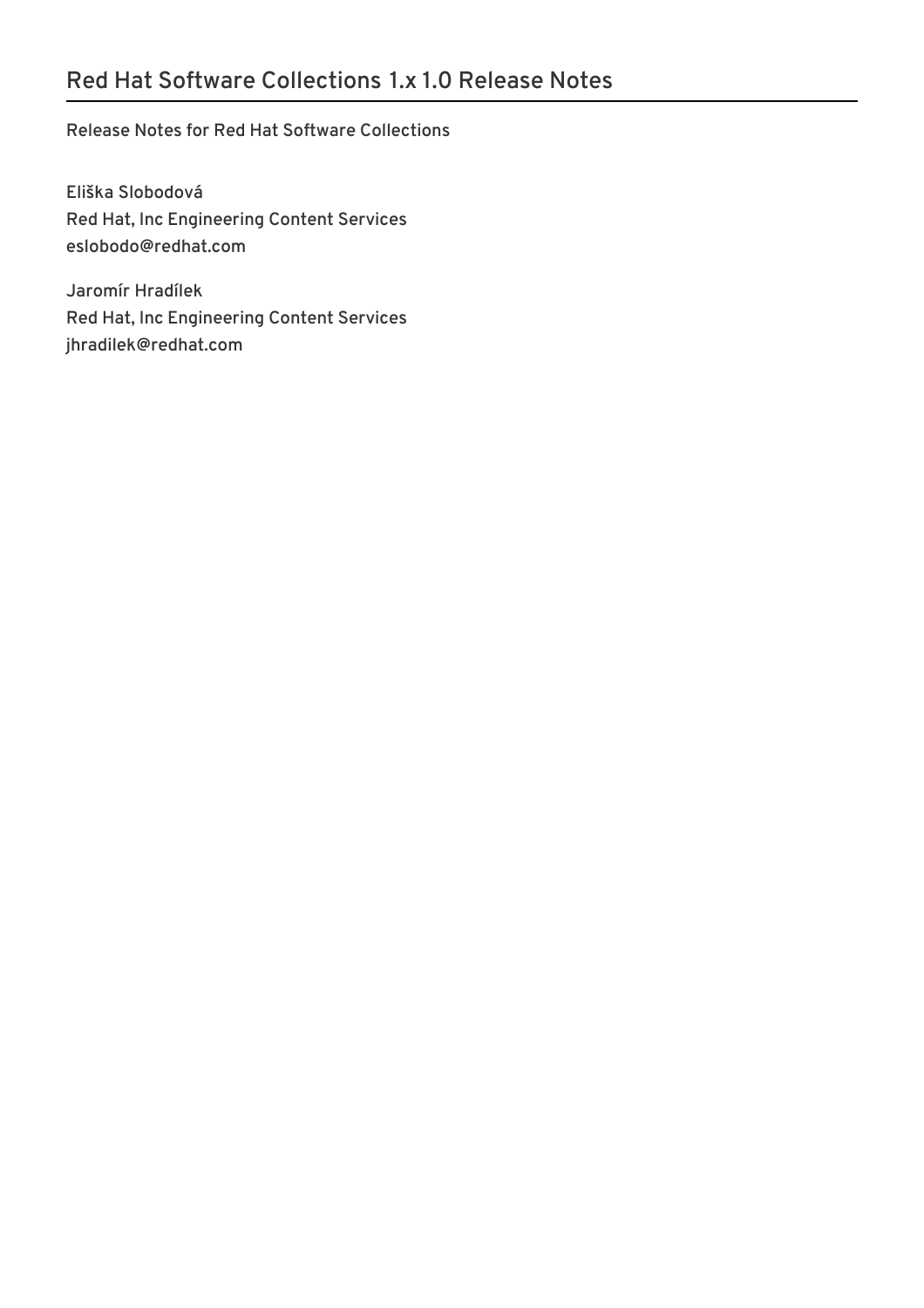### **Legal Notice**

Copyright © 2013 Red Hat, Inc.

This document is licensed by Red Hat under the Creative Commons [Attribution-ShareAlike](http://creativecommons.org/licenses/by-sa/3.0/) 3.0 Unported License. If you distribute this document, or a modified version of it, you must provide attribution to Red Hat, Inc. and provide a link to the original. If the document is modified, all Red Hat trademarks must be removed.

Red Hat, as the licensor of this document, waives the right to enforce, and agrees not to assert, Section 4d of CC-BY-SA to the fullest extent permitted by applicable law.

Red Hat, Red Hat Enterprise Linux, the Shadowman logo, JBoss, OpenShift, Fedora, the Infinity logo, and RHCE are trademarks of Red Hat, Inc., registered in the United States and other countries.

Linux ® is the registered trademark of Linus Torvalds in the United States and other countries.

Java ® is a registered trademark of Oracle and/or its affiliates.

XFS ® is a trademark of Silicon Graphics International Corp. or its subsidiaries in the United States and/or other countries.

MySQL ® is a registered trademark of MySQL AB in the United States, the European Union and other countries.

Node.js ® is an official trademark of Joyent. Red Hat Software Collections is not formally related to or endorsed by the official Joyent Node.js open source or commercial project.

The OpenStack ® Word Mark and OpenStack logo are either registered trademarks/service marks or trademarks/service marks of the OpenStack Foundation, in the United States and other countries and are used with the OpenStack Foundation's permission. We are not affiliated with, endorsed or sponsored by the OpenStack Foundation, or the OpenStack community.

All other trademarks are the property of their respective owners.

### **Abstract**

The Red Hat Software Collections 1.0 Release Notes document the major features and contains important information about known problems in Red Hat Software Collections 1.0.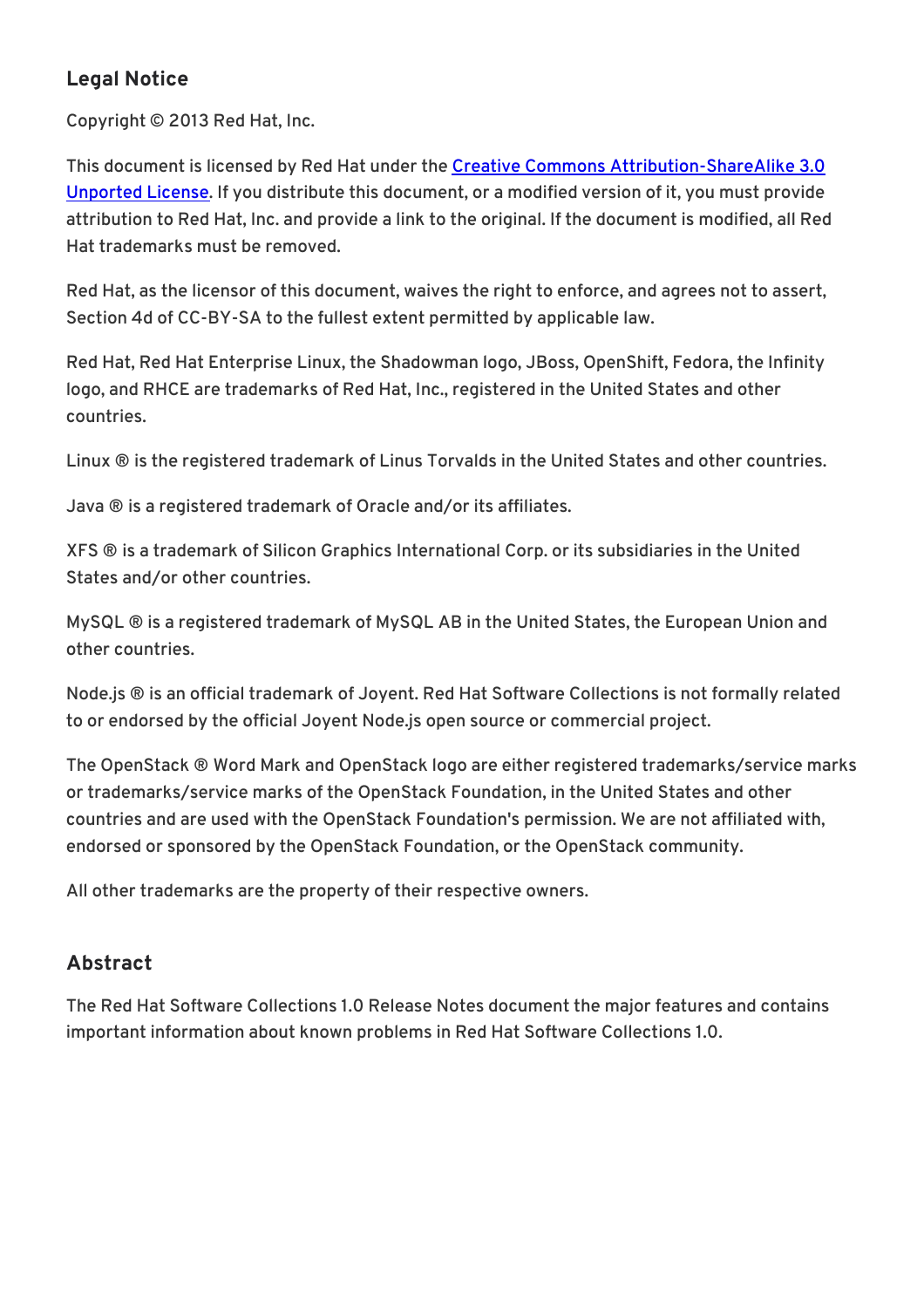### **Table of Contents**

| 1.1. ABOUT RED HAT SOFTWARE COLLECTIONS                                                                        |    |
|----------------------------------------------------------------------------------------------------------------|----|
| <b>1.2. MAIN FEATURES</b>                                                                                      |    |
| 1.3. COMPATIBILITY INFORMATION                                                                                 |    |
| <b>1.4. KNOWN ISSUES</b>                                                                                       |    |
| CHAPTER 2. INSTALLATION AND USAGE (additionational contract and the contract of the contract of the contract o |    |
| 2.1. GETTING ACCESS TO RED HAT SOFTWARE COLLECTIONS                                                            |    |
| 2.1.1. Using RHN Classic                                                                                       |    |
| 2.1.2. Using Red Hat Subscription Management                                                                   |    |
| 2.2. INSTALLING RED HAT SOFTWARE COLLECTIONS                                                                   |    |
| 2.2.1. Installing Individual Software Collections                                                              |    |
| 2.2.2. Installing Optional Packages                                                                            |    |
| 2.2.3. Installing Debugging Information                                                                        |    |
| 2.3. REBUILDING RED HAT SOFTWARE COLLECTIONS                                                                   | 10 |
| 2.4. USING RED HAT SOFTWARE COLLECTIONS                                                                        | 10 |
| 2.4.1. Running an Executable from a Software Collection                                                        | 10 |
| 2.4.2. Running a Shell Session with a Software Collection as Default                                           |    |
| 2.4.3. Running a System Service from a Software Collection                                                     |    |
| 2.5. DEPLOYING APPLICATIONS THAT USE RED HAT SOFTWARE COLLECTIONS                                              | 12 |
| 2.6. MIGRATING FROM MYSQL 5.1 TO MYSQL 5.5                                                                     | 12 |
| 2.6.1. Notable Differences Between MySQL 5.1 and MySQL 5.5                                                     | 12 |
| 2.6.2. Upgrading from MySQL 5.1 to MySQL 5.5                                                                   | 13 |
| 2.6.3. Using the mysql55-mysql-devel Package                                                                   | 14 |
| 2.6.3.1. Using Database Connectors for Dynamic Languages                                                       | 14 |
| 2.6.3.2. Building Applications for MySQL 5.5 from Red Hat Software Collections                                 | 14 |
| 2.7. MIGRATING FROM POSTGRESQL 8.4 TO POSTGRESQL 9.2                                                           | 15 |
| 2.7.1. Notable Differences Between PostgreSQL 8.4 and PostgreSQL 9.2                                           | 15 |
| 2.7.2. Upgrading from PostgreSQL 8.4 to PostgreSQL 9.2                                                         | 16 |
| 2.8. REPORTING BUGS IN RED HAT SOFTWARE COLLECTIONS                                                            | 18 |
|                                                                                                                |    |
| 3.1. RED HAT ENTERPRISE LINUX DEVELOPER PROGRAM GROUP                                                          | 19 |
| 3.2. RED HAT PRODUCT DOCUMENTATION                                                                             | 19 |
|                                                                                                                |    |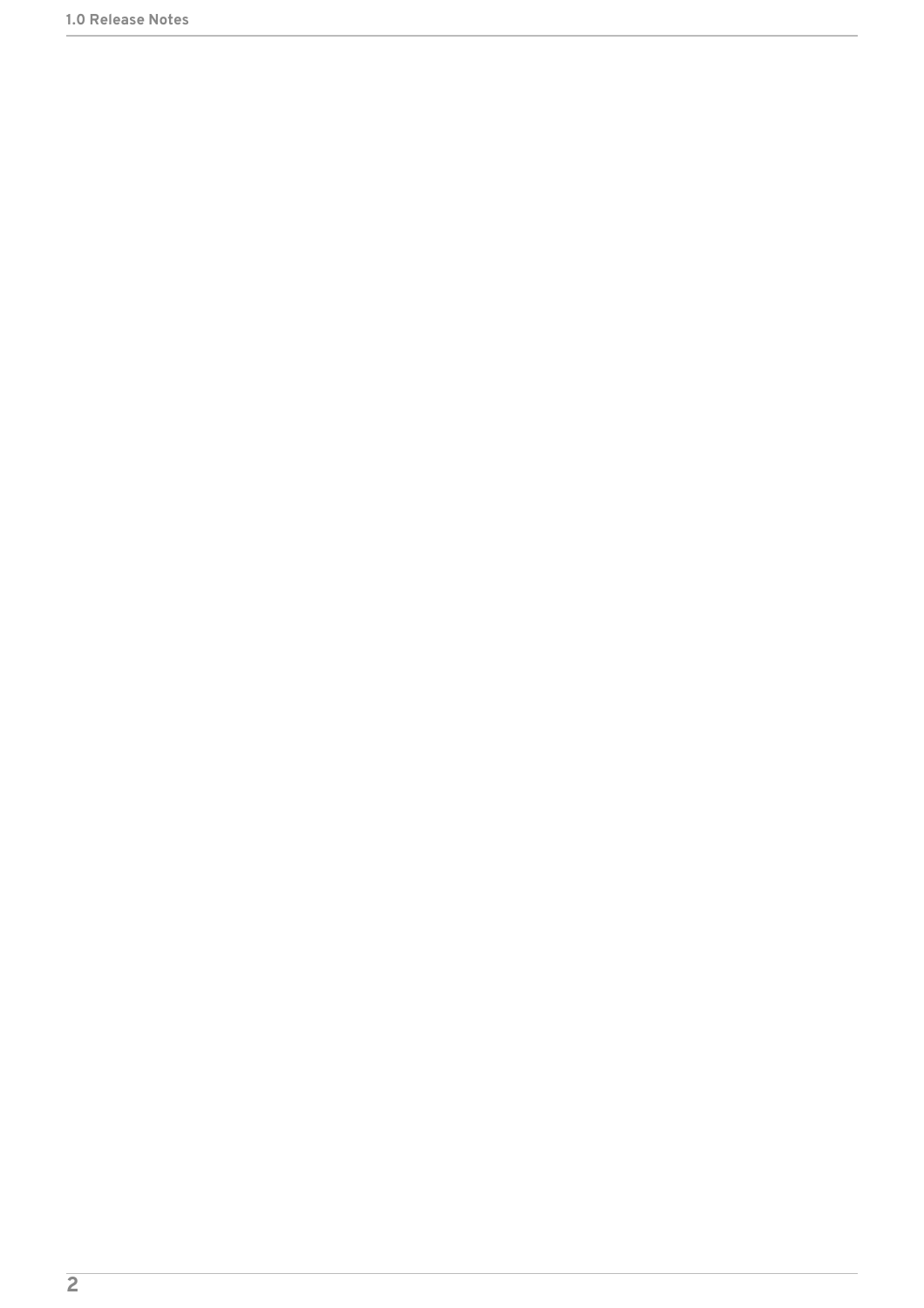# <span id="page-6-0"></span>**CHAPTER 1. RED HAT SOFTWARE COLLECTIONS 1.0**

# <span id="page-6-1"></span>**1.1. ABOUT RED HAT SOFTWARE COLLECTIONS**

For certain applications, more recent versions of some software components are often needed in order to use their latest new features. **Red Hat Software Collections** is a Red Hat offering that provides a set of dynamic programming languages, database servers, and various related packages that are either more recent than their equivalent versions included in the base Red Hat Enterprise Linux system, or are available for this system for the first time. For a complete list of components that are distributed as part of Red Hat Software [Collections](#page-7-1) and a brief summary of their features, see Section 1.2, "Main Features".

Red Hat Software Collections does not replace the default system tools provided with Red Hat Enterprise Linux 6. Instead, a parallel set of tools is installed in the **/opt** directory and can be optionally enabled per application by the user using the supplied **scl** utility. The default versions of Perl or PostgreSQL, for example, remain those provided by the base Red Hat Enterprise Linux system.

With the notable exception of **Node.js**, all Red Hat Software Collections components are fully supported under Red Hat Enterprise Linux Subscription Level Agreements, are functionally complete, and are intended for production use. Important bug fixes and security errata are issued to Red Hat Software Collections subscribers in a similar manner to Red Hat Enterprise Linux for at least three years from the release of each major version. A new major version of Red Hat Software Collections is released approximately every 18 months, and in each major release stream, each version of a selected component remains backward compatible.

# <span id="page-6-2"></span>**1.2. MAIN FEATURES**

Red Hat Software Collections 1.0 provides recent versions of the tools listed in Table 1.1, "Red Hat Software Collections 1.0 [Components".](#page-7-2)

| Component         | <b>Software</b><br><b>Collection</b> | <b>Description</b>                                                                                                                                                                                                                                                                                                           |
|-------------------|--------------------------------------|------------------------------------------------------------------------------------------------------------------------------------------------------------------------------------------------------------------------------------------------------------------------------------------------------------------------------|
| Perl 5.16.3       | perl516                              | A recent stable release of Perl with a number of additional<br>utilities, scripts, and database connectors for MySQL and<br>PostgreSQL. This version provides a large number of new<br>features and enhancements, including new debugging options,<br>improved Unicode support, and better performance.                      |
| <b>PHP 5.4.14</b> | php54                                | A recent stable release of PHP with <b>PEAR 1.9.4</b> and a number<br>of additional utilities. This version provides new language<br>syntax, a built-in web server for the command line, and<br>improved performance.                                                                                                        |
| Python 2.7        | python27                             | A recent stable release of Python with a number of additional<br>utilities and <i>database connectors for MySQL and PostgreSQL</i> . This<br>version provides various new features and enhancements,<br>including a new ordered dictionary type, faster I/O operations,<br>and improved forward compatibility with Python 3. |

**Table 1.1. Red Hat Software Collections 1.0 Components**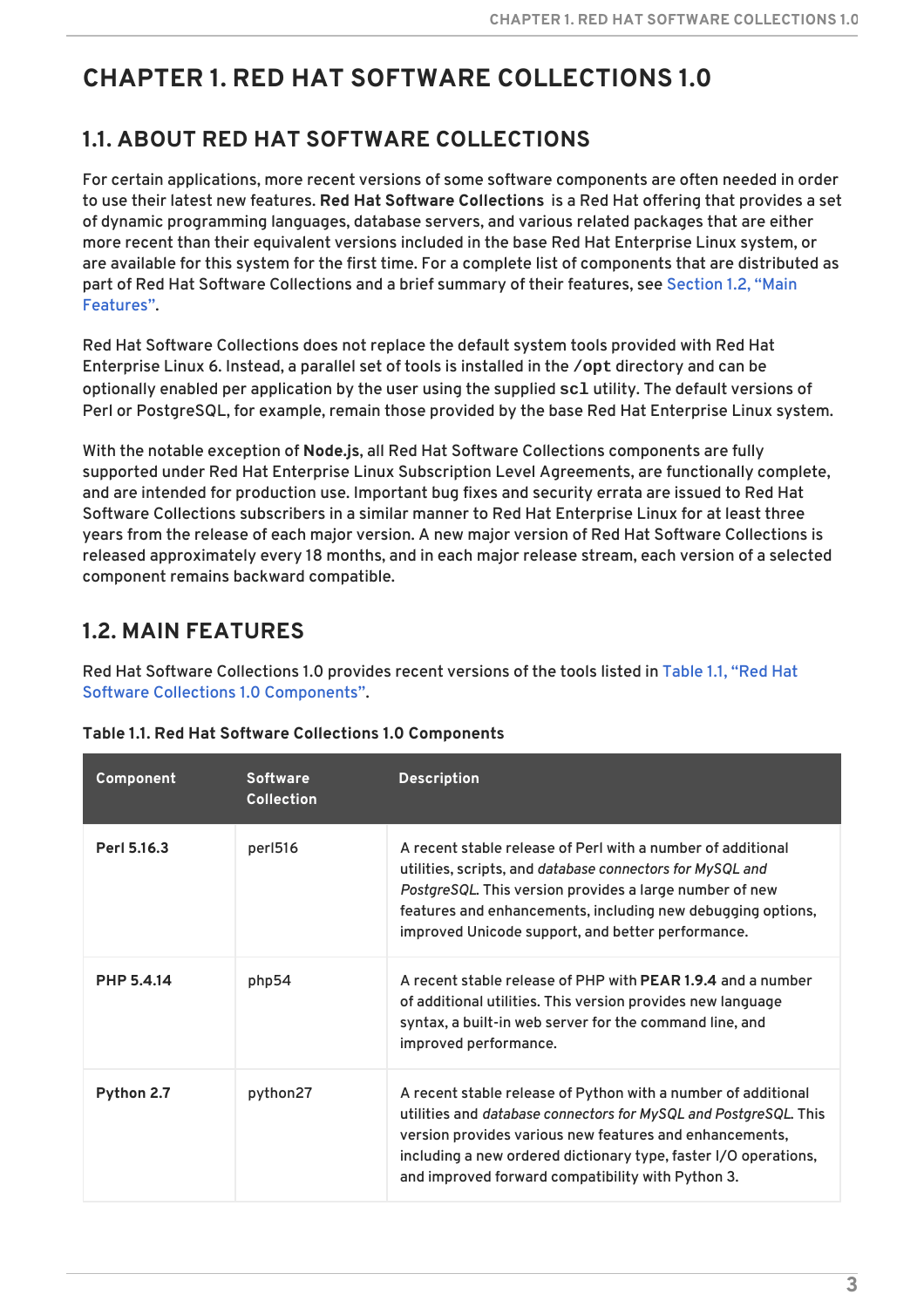<span id="page-7-2"></span><span id="page-7-1"></span>

| Component                   | <b>Software</b><br><b>Collection</b> | <b>Description</b>                                                                                                                                                                                                                                                                                                                        |
|-----------------------------|--------------------------------------|-------------------------------------------------------------------------------------------------------------------------------------------------------------------------------------------------------------------------------------------------------------------------------------------------------------------------------------------|
| Python 3.3                  | python33                             | A recent stable release of Python 3 with a number of additional<br>utilities and a database connector for PostgreSQL This Software<br>Collection gives developers on Red Hat Enterprise Linux 6<br>access to Python 3 and allows them to benefit from various<br>advantages and new features of this version.                             |
| <b>Ruby 1.9.3</b>           | ruby193                              | A recent stable release of Ruby with Rails 3.2.8 and a large<br>collection of Ruby gems. This Software Collection gives<br>developers on Red Hat Enterprise Linux 6 access to Ruby 1.9,<br>which provides a number of new features and enhancements,<br>including improved Unicode support, enhanced threading, and<br>faster load times. |
| MariaDB 5.5                 | mariadb55                            | A recent stable release of MariaDB. This Software Collection<br>gives users of Red Hat Enterprise Linux 6 an alternative to<br>MySQL, which is binary compatible with MariaDB and can be<br>replaced with it without any data conversions.                                                                                                |
| MySQL 5.5                   | mysql55                              | A recent stable release of MySQL. This version provides a<br>number of new features and enhancements, including improved<br>performance.                                                                                                                                                                                                  |
| PostgreSQL 9.2              | postgresql92                         | A recent stable release of PostgreSQL. This version provides a<br>number of new features and enhancements, including cascading<br>replication, native JSON support, improved scalability, and<br>better performance.                                                                                                                      |
| Node.js 0.10 <sup>[a]</sup> | nodejs010                            | A recent stable release of Node.js with npm 1.2.17 and support<br>for the SPDY protocol[b]. This Software Collection gives users<br>of Red Hat Enterprise Linux 6 access to this programming<br>platform.                                                                                                                                 |
|                             |                                      |                                                                                                                                                                                                                                                                                                                                           |

<span id="page-7-6"></span><span id="page-7-5"></span><span id="page-7-3"></span>[\[a\]](#page-7-5) In Red Hat Software Collections 1.0, **Node.js** is included as a Technology Preview. For more information about Red Hat Technology Previews, see [https://access.redhat.com/support/offerings/techpreview/.](https://access.redhat.com/support/offerings/techpreview/)

<span id="page-7-4"></span>[\[b\]](#page-7-6) This feature is not fully supported on Red Hat Enterprise Linux 6.

### <span id="page-7-0"></span>**1.3. COMPATIBILITY INFORMATION**

Red Hat Software Collections 1.0 is available for the following versions of the Red Hat Enterprise Linux system on AMD64 and Intel 64 architectures:

- Red Hat Enterprise Linux 6.2 Extended Update Support
- Red Hat Enterprise Linux 6.3 Extended Update Support
- Red Hat Enterprise Linux 6.4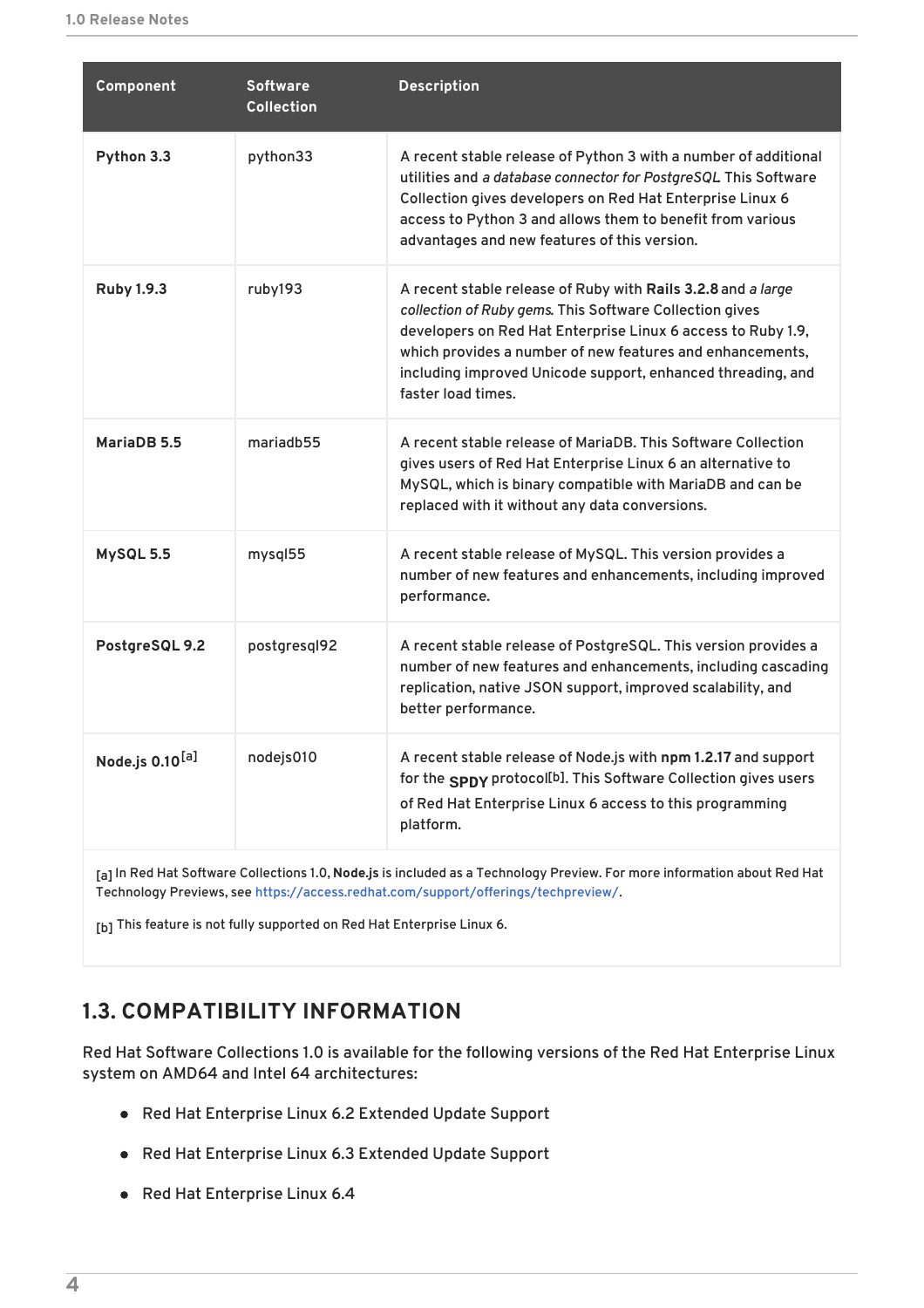### <span id="page-8-0"></span>**1.4. KNOWN ISSUES**

#### **nodejs-hawk component**

The nodejs-hawk package uses an implementation of the SHA-1 and SHA-256 algorithms adopted from the CryptoJS project. In this release, the client-side JavaScript is obfuscated. The future fix will involve using crypto features directly from the CryptoJS library.

#### **python-virtualenv component**

The **virtualenv** tool of version 1.7.2 does not create the python2 and python27 symlinks to the python interpreter. This causes scripts to be broken after the **virtualenv --relocatable** command is run. To work around this problem, the symlinks need to be created manually after running **virtualenv**.

#### **postgresql92 component**

The postgresql92 package does not provide the **sepgsql** module as this feature requires installation of libselinux version 2.0.99, which is not available in Red Hat Enterprise Linux 6.

#### **python27 and python33 components**

Due to a bug in the redhat-rpm-config package, it is not possile to rebuild the python27 and python33 packages on Red Hat Enterprise Linux 6.2 Extended Update Support.

#### **nodejs component**

On the Server variant, a file conflict between the ruby193-v8-debuginfo and nodejs010-v8 debuginfo packages can occur when attempting to install both debuginfo packages.

#### **coreutils component**

Some utilities, for example, **su**, **login** or **screen** do not export environment settings in all cases, which can lead to unexpected results. It is therefore recommended to use **sudo** instead of **su** and set the **env\_keep** environment variable in the **/etc/sudoers** file. Alternatively, you can run commands in a reverse order; for example:

su -l postgres -c "scl enable postgresql92 psql"

instead of

```
scl enable postgresql92 bash
su -l postgres -c psql
```
When using tools like **screen** or **login**, you can use the following command to preserve the environment settings: **source /opt/rh/<collection\_name>/enable**.

#### **ruby, perl components**

When uninstalling the perl or ruby packages, some directories and files might not be removed properly and will remain on the system.

#### **php component**

Note that Alternative PHP Cache (APC) in Red Hat Software Collections 1.0 is provided for user data cache only.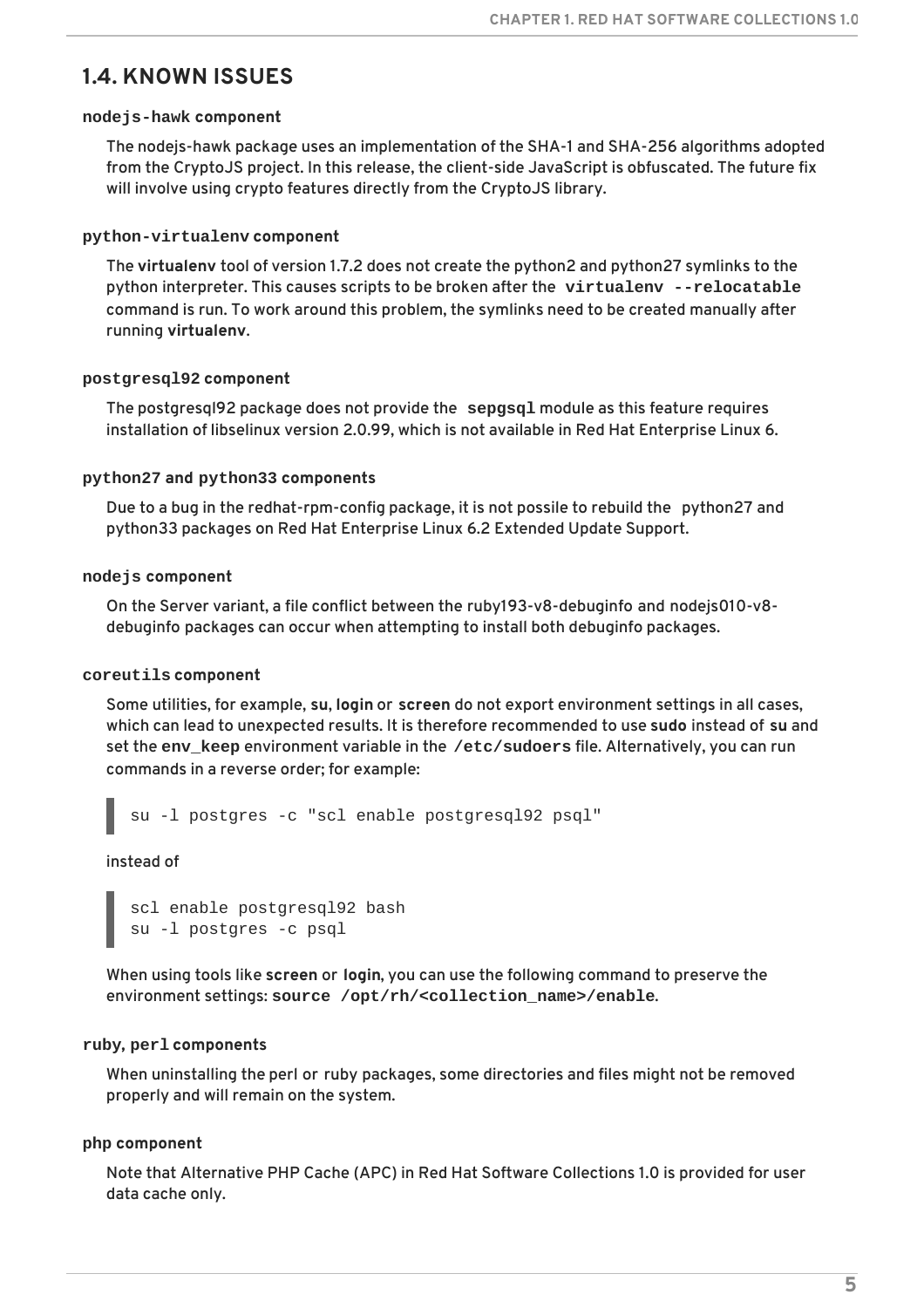#### **mariadb, mysql, postgresql components**

Red Hat Software Collections contains the MySQL 5.5, MariaDB 5.5 and PostgreSQL 9.2 databases. The core Red Hat Enterprise Linux 6 provides earlier versions of these databases (client library and daemon). Client libraries are also used in database connectors for dynamic languages, libraries etc.

Client libraries packaged in the Red Hat Software Collections database packages are not supposed to be used as they are included only for purposes of server utilities and the daemon. Users are instead expected to use the system libraries and database connectors provided with the core system.

A protocol which is used between the client library and the daemon is stable across database versions, so using, for example, the MySQL 5.1 client library with the MySQL 5.5 daemon works as expected.

#### **mariadb, mysql components**

MySQL and MariaDB do not make use of the **/opt/<provider>/<collection>/root** prefix when creating log files. Note that log files are saved in the **/var/log/** directory, not **/opt/<provider>/<collection>/root/var/log/**.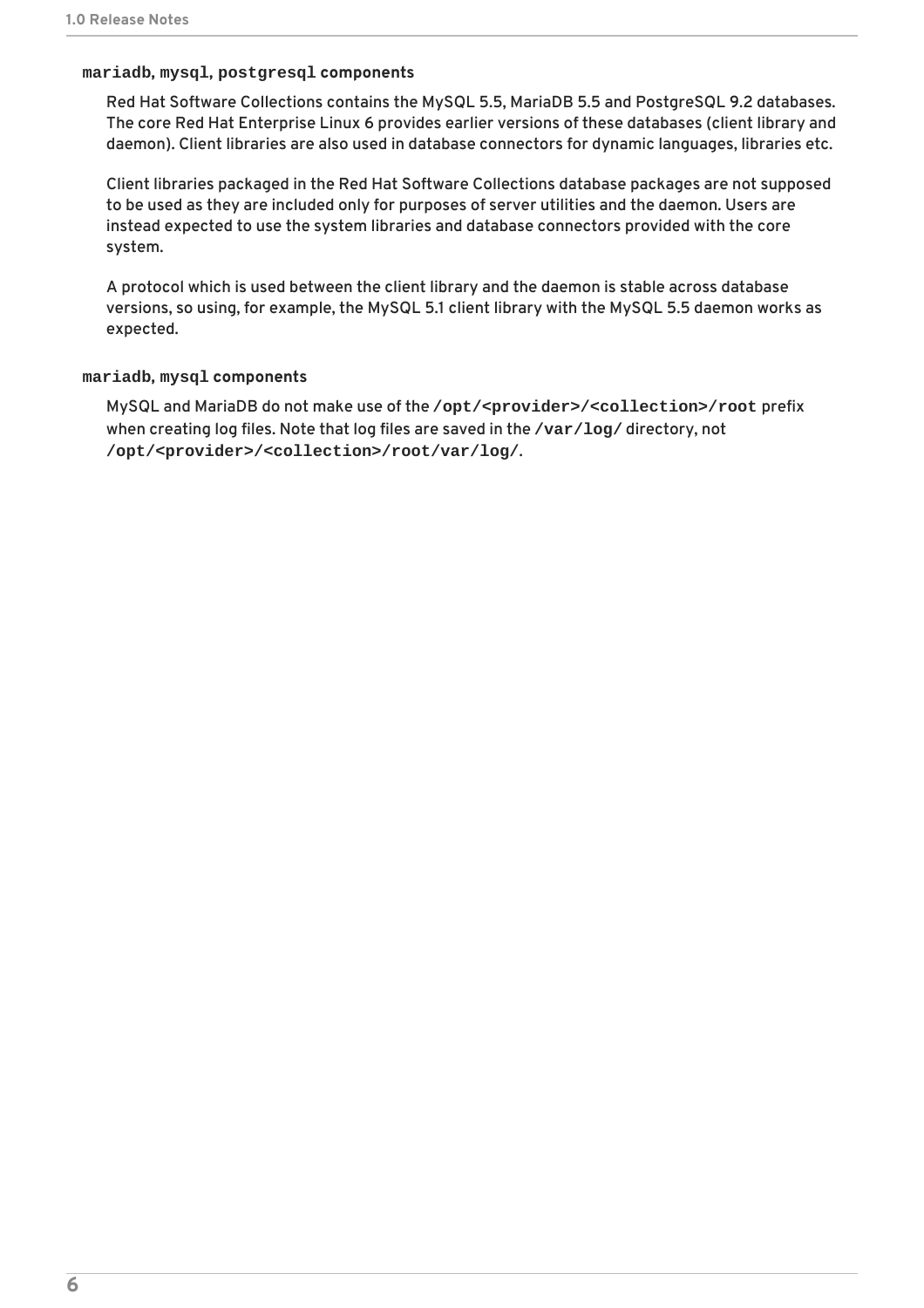# <span id="page-10-0"></span>**CHAPTER 2. INSTALLATION AND USAGE**

This chapter contains information related to installation and usage of Red Hat Software Collections 1.0.

### <span id="page-10-1"></span>**2.1. GETTING ACCESS TO RED HAT SOFTWARE COLLECTIONS**

Depending on the subscription management service with which you registered your Red Hat Enterprise Linux system, you can either enable Red Hat Software Collections by using Red Hat Subscription Management, or by using RHN Classic. For detailed instructions on how to enable Red Hat Software Collections using RHN Classic or Red Hat Subscription Management, see the respective section below. For information on how to register your system with one of these subscription management services, see the *Red Hat Subscription Management Guide*.



### **IMPORTANT**

If you are running a version of Red Hat Enterprise Linux prior to 6.4, you will be unable to download Red Hat Software Collections through Red Hat Subscription Management. To obtain Red Hat Software Collections, either update to Red Hat Enterprise Linux 6.4, or register your system with RHN Classic. For more information, see <https://access.redhat.com/site/solutions/129003>.

### <span id="page-10-2"></span>**2.1.1. Using RHN Classic**

If your system is registered with RHN Classic, complete the following steps to subscribe to Red Hat Software Collections:

1. Display a list of all channels that are available to you and determine the exact name of the Red Hat Software Collections channel. To do so, type the following at a shell prompt as **root**:



The name of the channel depends on the specific version of Red Hat Enterprise Linux you are using and is in the **rhel-x86\_64-***variant***-6-rhscl-1** format, where *variant* is the Red Hat Enterprise Linux system variant (**server** or **workstation**).

2. Subscribe the system to the Red Hat Software Collections channel by running the following command as **root**:

**rhn-channel --add --channel=***channel\_name*

Replace *channel\_name* with the name you determined in the previous step.

3. Verify the list of channels you are subscribed to. As **root**, type:

**rhn-channel --list**

Once the system is subscribed, you can install Red Hat Software Collections as described in Section 2.2, "Installing Red Hat Software [Collections"](#page-12-2) . For more information on how to register your system with RHN Classic, see the *Red Hat Subscription Management Guide*.

### <span id="page-10-3"></span>**2.1.2. Using Red Hat Subscription Management**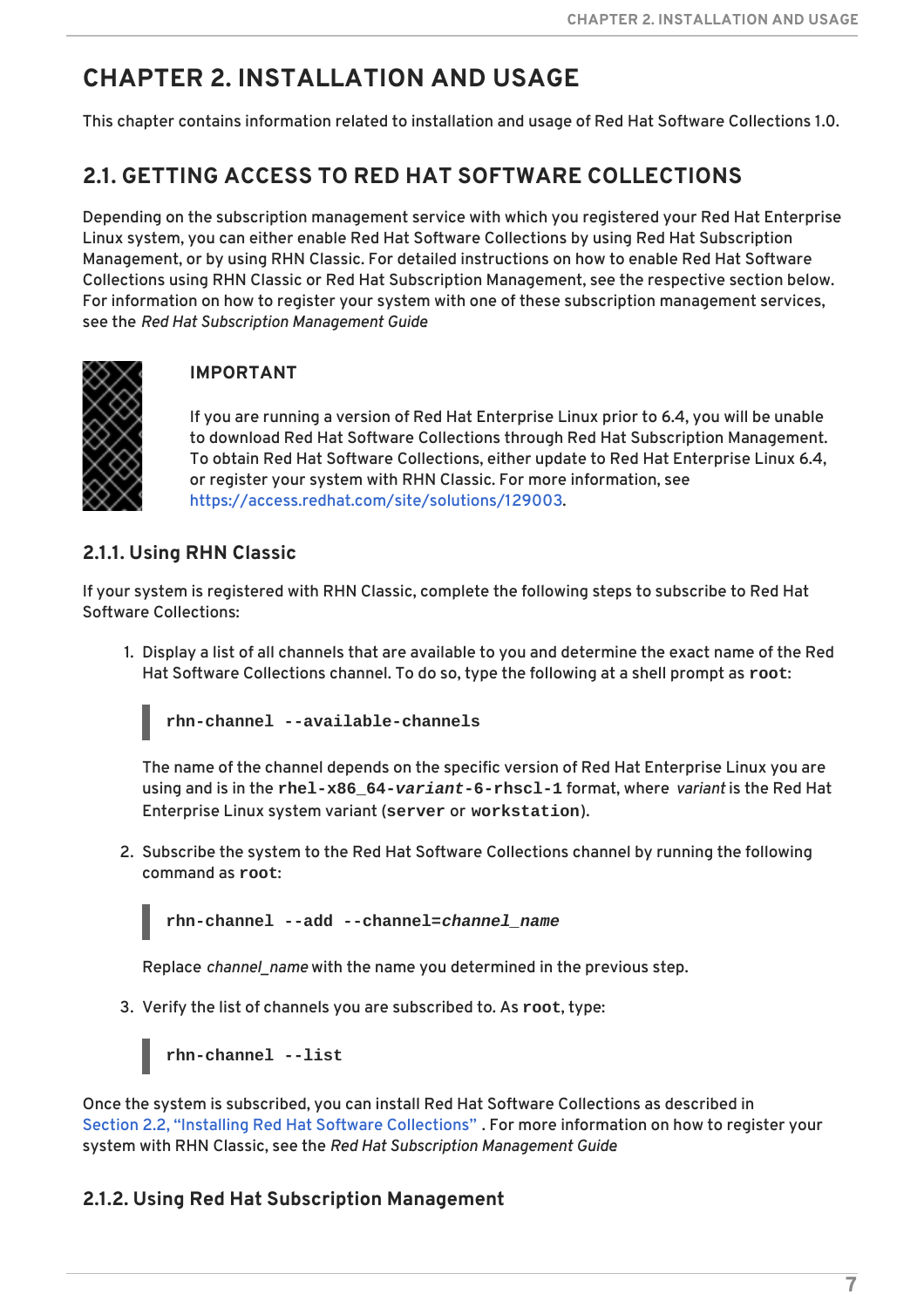<span id="page-11-1"></span>If your system is registered with Red Hat Subscription Management, complete the following steps to attach the subscription that provides access to the repository for Red Hat Software Collections and enable the repository:

1. Display a list of all subscriptions that are available for your system and determine the pool ID of a subscription that provides Red Hat Software Collections. To do so, type the following at a shell prompt as **root**:



For each available subscription, this command displays its name, unique identifier, expiration date, and other details related to it. The pool ID is listed on a line beginning with **Pool Id**.

2. Attach the appropriate subscription to your system by running the following command as **root**:

```
subscription-manager subscribe --pool=pool_id
```
Replace *pool id* with the pool ID you determined in the previous step. To verify the list of subscriptions your system has currently attached, run as **root**:



3. Display the list of available Yum list repositories to retrieve repository metadata and determine the exact name of the Red Hat Software Collections repositories. As **root**, type:

### **yum repolist all**

The repository names depend on the specific version of Red Hat Enterprise Linux you are using and are in the following format:

```
rhel-variant-rhscl-6-rpms
rhel-variant-rhscl-6-debug-rpms
rhel-variant-rhscl-6-source-rpms
```
Replace *variant* with the Red Hat Enterprise Linux system variant, that is, **server** or **workstation**. Note that Red Hat Software Collections is not supported on the **Client** variant.

4. Enable the appropriate repository by running the following command as **root**:

```
yum-config-manager --enable repository
```
Once the subscription is attached to the system, you can install Red Hat Software Collections as described in Section 2.2, "Installing Red Hat Software [Collections"](#page-12-2) . For more information on how to register your system using Red Hat Subscription Management and associate it with subscriptions, see the *Red Hat Subscription Management Guide*.

### <span id="page-11-0"></span>**2.2. INSTALLING RED HAT SOFTWARE COLLECTIONS**

Red Hat Software Collections is distributed as a collection of RPM packages that can be installed, updated, and uninstalled by using the standard package management tools included in Red Hat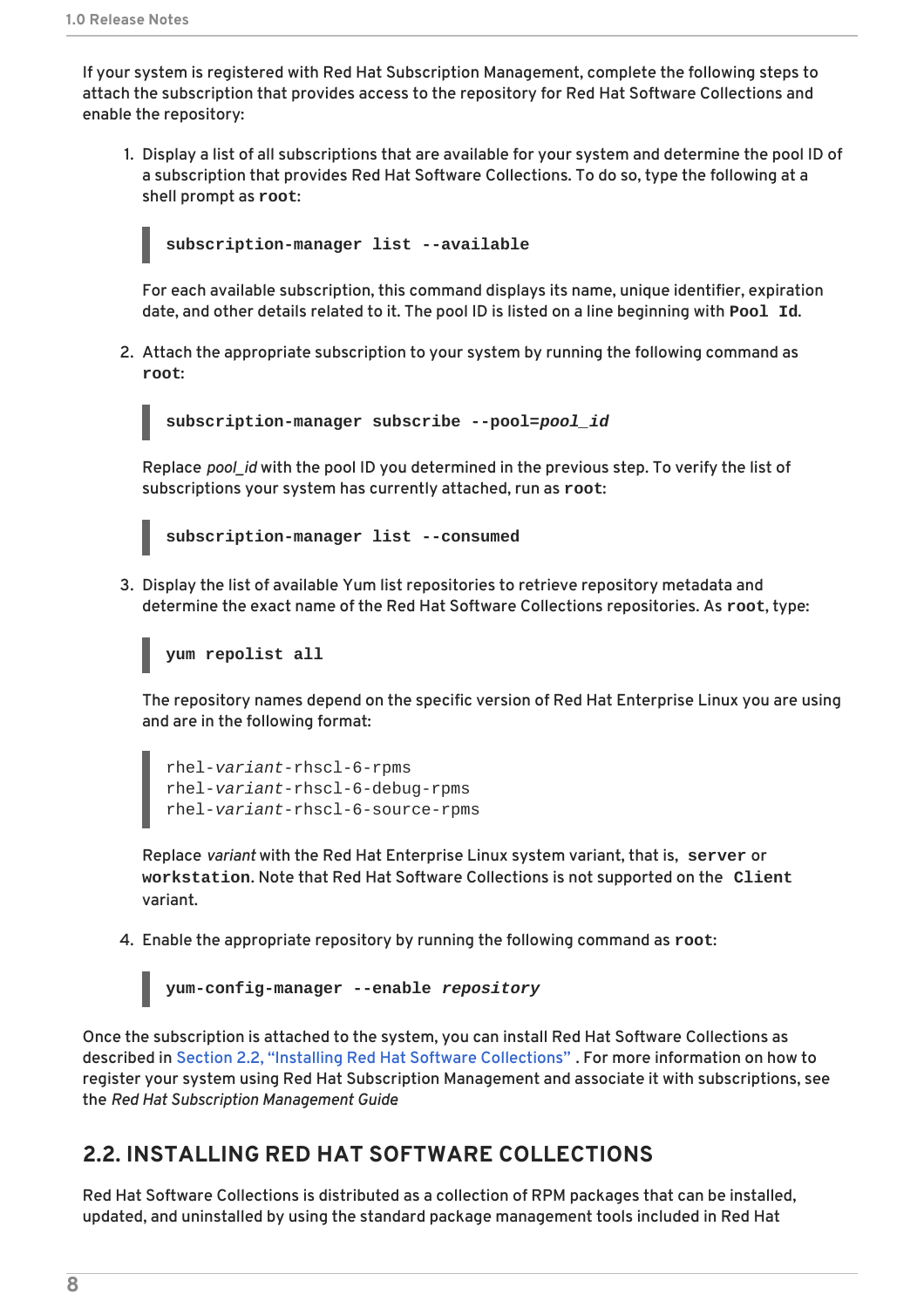<span id="page-12-2"></span>Enterprise Linux. Note that a valid subscription is required to install Red Hat Software Collections on your system. For detailed instructions on how to associate your system with an appropriate subscription and get access to the product, see Section 2.1, "Getting Access to Red Hat Software [Collections".](#page-10-1)



### **IMPORTANT**

Some of the Red Hat Software Collections 1.0 packages require the **Optional** channel to be enabled in order to complete the full installation of these packages:

- The php54-php-imap package requires the libc-client package, which is only available in the Optional channel.
- The php54-php-recode requires the recode package, which is only available in the Optional channel.
- The perl516-perl-devel requires the gdbm-devel package, which is only available in the Optional channel.
- The mariadb55-mariadb-bench requires the perl-GD package, which is only available in the Optional channel.

For detailed instructions on how to subscribe your system to this channel, see the relevant [Knowledge](https://access.redhat.com/site/solutions/70019) article on the [Customer](https://access.redhat.com/) Portal.

### <span id="page-12-0"></span>**2.2.1. Installing Individual Software Collections**

To install any of the Software Collections that are listed in Table 1.1, "Red Hat Software Collections 1.0 Components", install the [corresponding](#page-7-2) meta package by typing the following at a shell prompt as **root**:

```
yum install software_collection...
```
Replace *software\_collection* with a space-separated list of Software Collections you want to install. For example, to install php54 and mariadb55, type as **root**:

```
~]# yum install php54 mariadb55
```
This installs the main meta package for the selected Software Collection and a set of required packages as its dependencies. For information on how to install additional packages such as additional modules, see Section 2.2.2, "Installing Optional [Packages"](#page-12-1) .

### <span id="page-12-1"></span>**2.2.2. Installing Optional Packages**

Each component of Red Hat Software Collections is distributed with a number of optional packages that are not installed by default. To list all packages that are part of a certain Software Collection but are not installed on your system, type the following at a shell prompt:

**yum list available** *software\_collection***-\\***

To install any of these optional packages, run as **root**:

**yum install** *package\_name***...**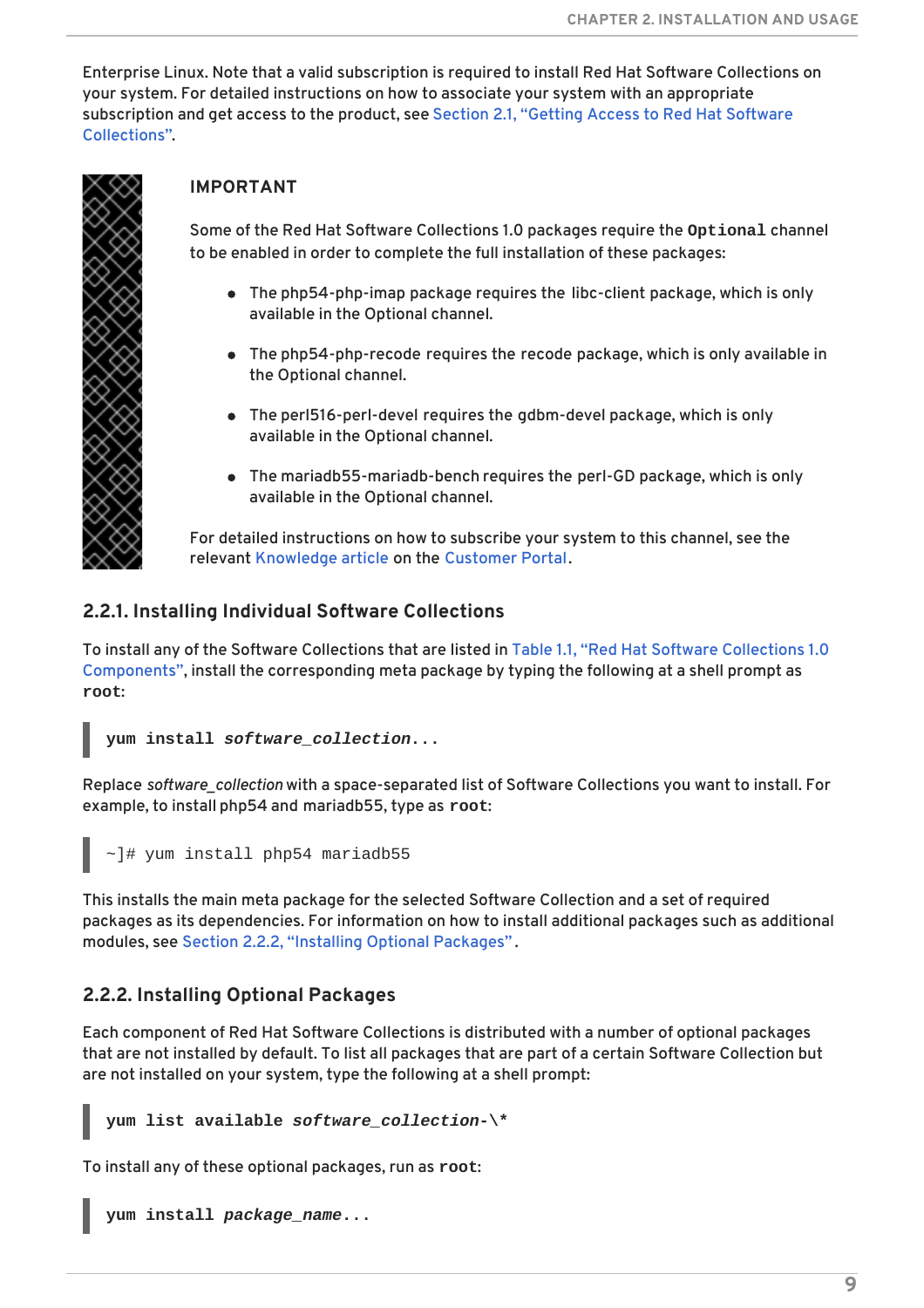Replace *package\_name* with a space-separated list of packages that you want to install. For example, to install the perl516-perl-CPAN and perl516-perl-Archive-Tar, type:

~]# yum install perl516-perl-CPAN perl516-perl-Archive-Tar

### <span id="page-13-0"></span>**2.2.3. Installing Debugging Information**

To install debugging information for any of the Red Hat Software Collections packages, make sure that the yum-utils package is installed and run the following command as **root**:

### **debuginfo-install** *package\_name*

For example, to install debugging information for the ruby193-ruby package, type:

~]# debuginfo-install ruby193-ruby

Note that in order to use this command, you need to have access to the repository with these packages. If your system is registered with Red Hat Subscription Management, enable the **rhel-***variant***[-rhscl-6-debug-rpms](#page-11-1)** repository as described in Section 2.1.2, "Using Red Hat Subscription Management". If your system is registered with RHN Classic, subscribe the system to the **rhel-x86\_64-***variant***[-6-rhscl-1-debuginfo](#page-10-2)** channel as described in Section 2.1.1, "Using RHN Classic". For more information on how to get access to debuginfo packages, see [https://access.redhat.com/site/solutions/9907.](https://access.redhat.com/site/solutions/9907)

### <span id="page-13-1"></span>**2.3. REBUILDING RED HAT SOFTWARE COLLECTIONS**

<collection>-build packages are not provided by default. If you wish to rebuild a collection and do not want or cannot use the **rpmbuild --define 'scl foo'** command, you first need to rebuild the metapackage, which provides the <collection>-build package.

Note that existing collections should not be rebuilt with different content. In order to add new packages into an existing collection, you need to create a new collection containing the new packages and make it dependent on packages from the original collection. The original collection has to be used without changes.

### <span id="page-13-2"></span>**2.4. USING RED HAT SOFTWARE COLLECTIONS**

### <span id="page-13-3"></span>**2.4.1. Running an Executable from a Software Collection**

To run an executable from a particular Software Collection, type the following command at a shell prompt:

**scl enable** *software\_collection***... '***command***...'**

Replace *software\_collection* with a space-separated list of Software Collections you want to use and *command* with the command you want to run. For example, to execute a Perl program stored in a file named **hello.pl** with the Perl interpreter from the perl516 Software Collection, type:

```
~]$ scl enable perl516 'perl hello.pl'
Hello, World!
```
You can execute any command using the **scl** utility, causing it to be run with the executables from a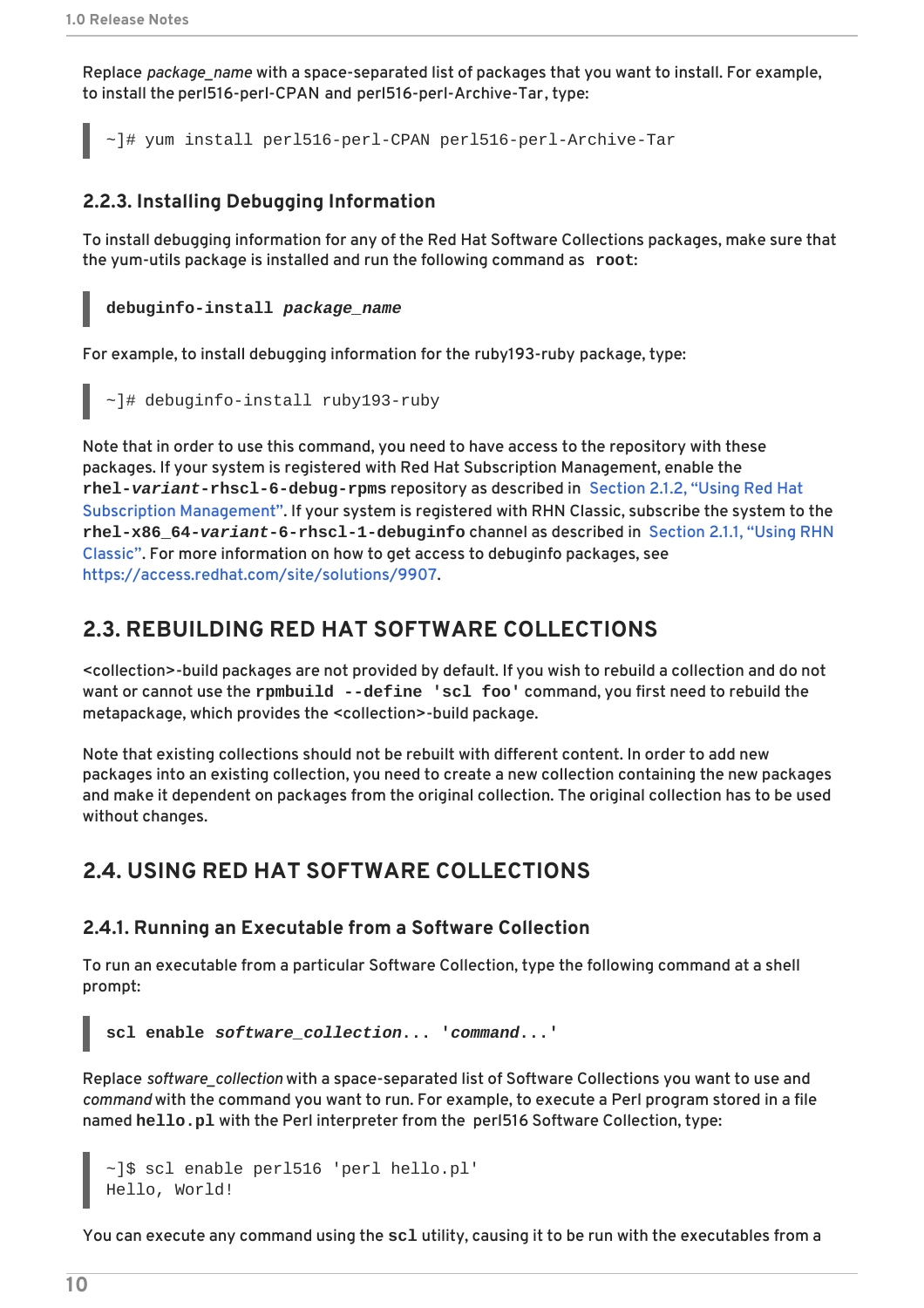selected Software Collection in preference to their possible Red Hat Enterprise Linux system equivalents. For a complete list of Software Collections that are distributed with Red Hat Software Collections, see Table 1.1, "Red Hat Software Collections 1.0 [Components"](#page-7-2) .

### <span id="page-14-0"></span>**2.4.2. Running a Shell Session with a Software Collection as Default**

To start a new shell session with executables from a selected Software Collection in preference to their Red Hat Enterprise Linux equivalents, type the following at a shell prompt:

```
scl enable software_collection... bash
```
Replace *software\_collection* with a space-separated list of Software Collections you want to use. For example, to start a new shell session with the python27 and postgresql92 Software Collections as default, type:

```
~]$ scl enable python27 postgresql92 bash
```
The list of Software Collections that are enabled in the current session is stored in the **\$X\_SCLS** environment variable, for instance:

```
~]$ echo $X_SCLS
python27 postgresql92
```
For a complete list of Software Collections that are distributed with Red Hat Software Collections, see Table 1.1, "Red Hat Software Collections 1.0 [Components"](#page-7-2) .

### <span id="page-14-1"></span>**2.4.3. Running a System Service from a Software Collection**

Software Collections that include system services install corresponding init scripts in the **/etc/rc.d/init.d/** directory. To start such a service in the current session, type the following at a shell prompt as **root**:

**service** *software\_collection***-***service\_name* **start**

Replace *software\_collection* with the name of the Software Collection and *service\_name* with the name of the service you want to start. To configure this service to start automatically at boot time, run the following command as **root**:

**chkconfig** *software\_collection***-***service\_name* **on**

For example, to start the **postgresql** service from the postgresql92 Software Collection and enable it in runlevels 2, 3, 4, and 5, type as **root**:

```
~]# service postgresql92-postgresql start
Starting postgresql92-postgresql service: [ OK ]
~]# chkconfig postgresql92-postgresql on
```
For more information on how to manage system services in Red Hat Enterprise Linux 6, refer to the *Red Hat Enterprise Linux 6 Deployment Guide*. For a complete list of Software Collections that are distributed with Red Hat Software Collections, see Table 1.1, "Red Hat Software Collections 1.0 [Components".](#page-7-2)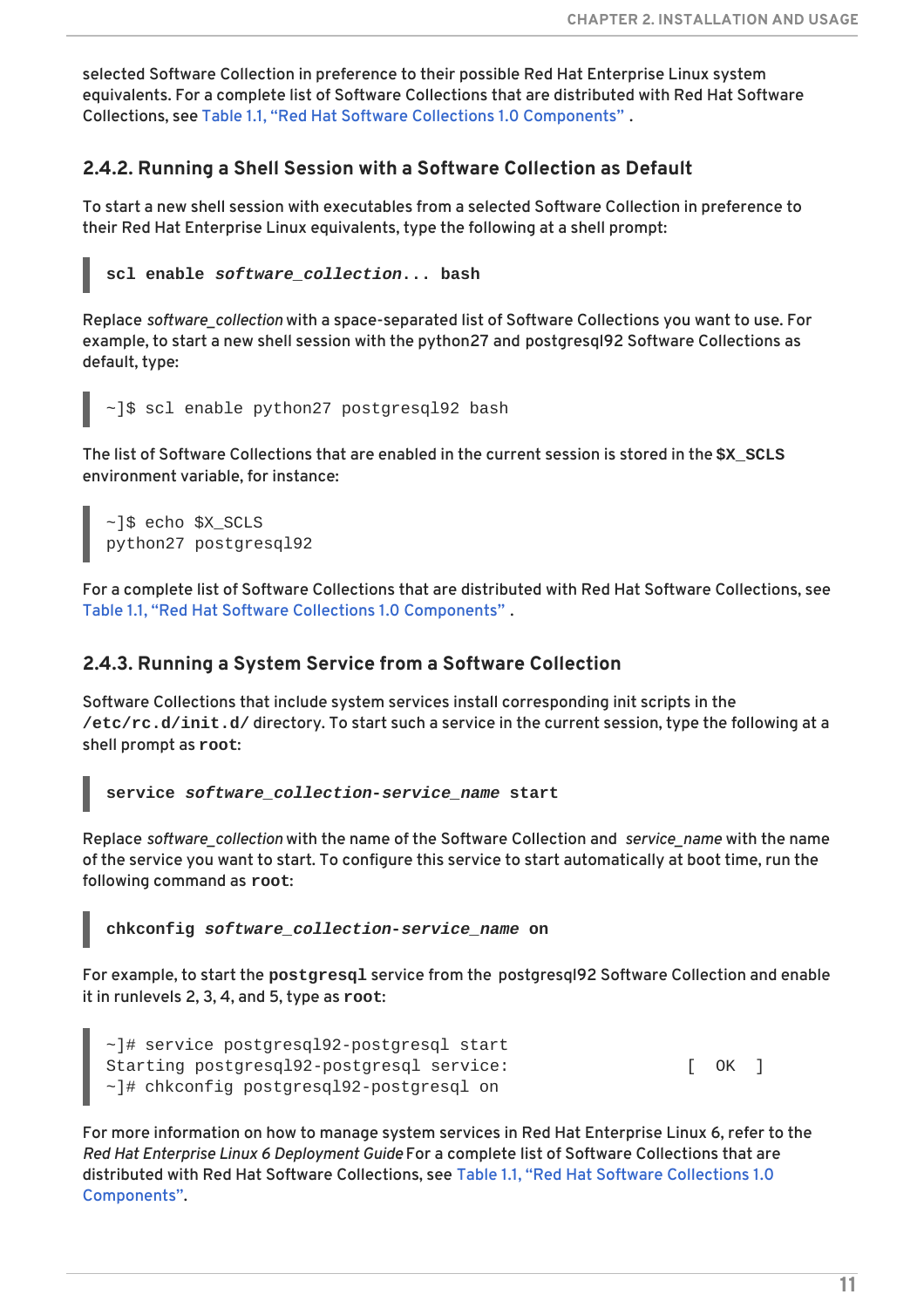# <span id="page-15-0"></span>**2.5. DEPLOYING APPLICATIONS THAT USE RED HAT SOFTWARE COLLECTIONS**

In general, you can use one of the following two approaches to deploy an application that depends on a component from Red Hat Software Collections in production:

- install all required Software Collections and packages manually and then deploy your application, or
- create a new Software Collection for your application and specify all required Software Collections and other packages as dependencies.

For more information on how to manually install individual Red Hat Software Collections components, see Section 2.2, "Installing Red Hat Software [Collections"](#page-12-2) . For a detailed explanation of how to create a custom Software Collection, read the *Red Hat Developer Toolset Software Collections Guide*.

# <span id="page-15-1"></span>**2.6. MIGRATING FROM MYSQL 5.1 TO MYSQL 5.5**

### <span id="page-15-2"></span>**2.6.1. Notable Differences Between MySQL 5.1 and MySQL 5.5**

The following is a list of the most important changes between MySQL 5.1 and MySQL 5.5

- Starting with MySQL 5.5, the InnoDB storage engine (formerly known as InnoDB Plugin) is the default storing engine.
- InnoDB and some other plug-ins (for example, archive, blackhole and federated) were installable plug-ins in MySQL 5.1. Starting with MySQL 5.5, these plug-ins became compiled-in storage engines, that is, they do not have to be installed nor uninstalled.
- If you used InnoDB Plugin and it was loaded using the **pluginload=innodb=ha\_innodb\_plugin.so** configuration option, you need to remove this configuration option as it does not work in MySQL 5.5.
- In MySQL 5.1, InnoDB Plugin included a configuration variable **innodb\_file\_io\_threads**. However, this variable does not exist in MySQL 5.5; new variables, **innodb\_read\_io\_threads** and **innodb\_write\_io\_threads**, are used instead. To ensure proper functionality, either remove the former variable from the configuration file or replace it with the current variables.
- When upgrading from MySQL 5.1 to MySQL 5.5 using the in-place upgrading method, the **mysql.proxies\_priv** table will not exist. To create the missing table, the **mysql\_upgrade** utility has to be run as soon as the new daemon is started.
- MySQL 5.5 uses latin1 for the **stopword** file if the **character\_set\_server** variable is ucs2, utf16 or utf32. Thus, if the table uses FULLTEXT indexes in these cases, users should repair the table using the **REPAIR TABLE** *table\_name* **QUICK**.
- MySQL 5.1 used the **language** variable for specifying the directory which included the error message file. This option is now deprecated and has been replaced by the **lc\_messages\_dir** and **lc\_messages** options. This also applies for configuration options. Also, error messages no longer contain mixed set of character sets and error messages are returned in the set following the **character\_set\_results** system variable instead. That is, some error messages can be different in MySQL 5.5.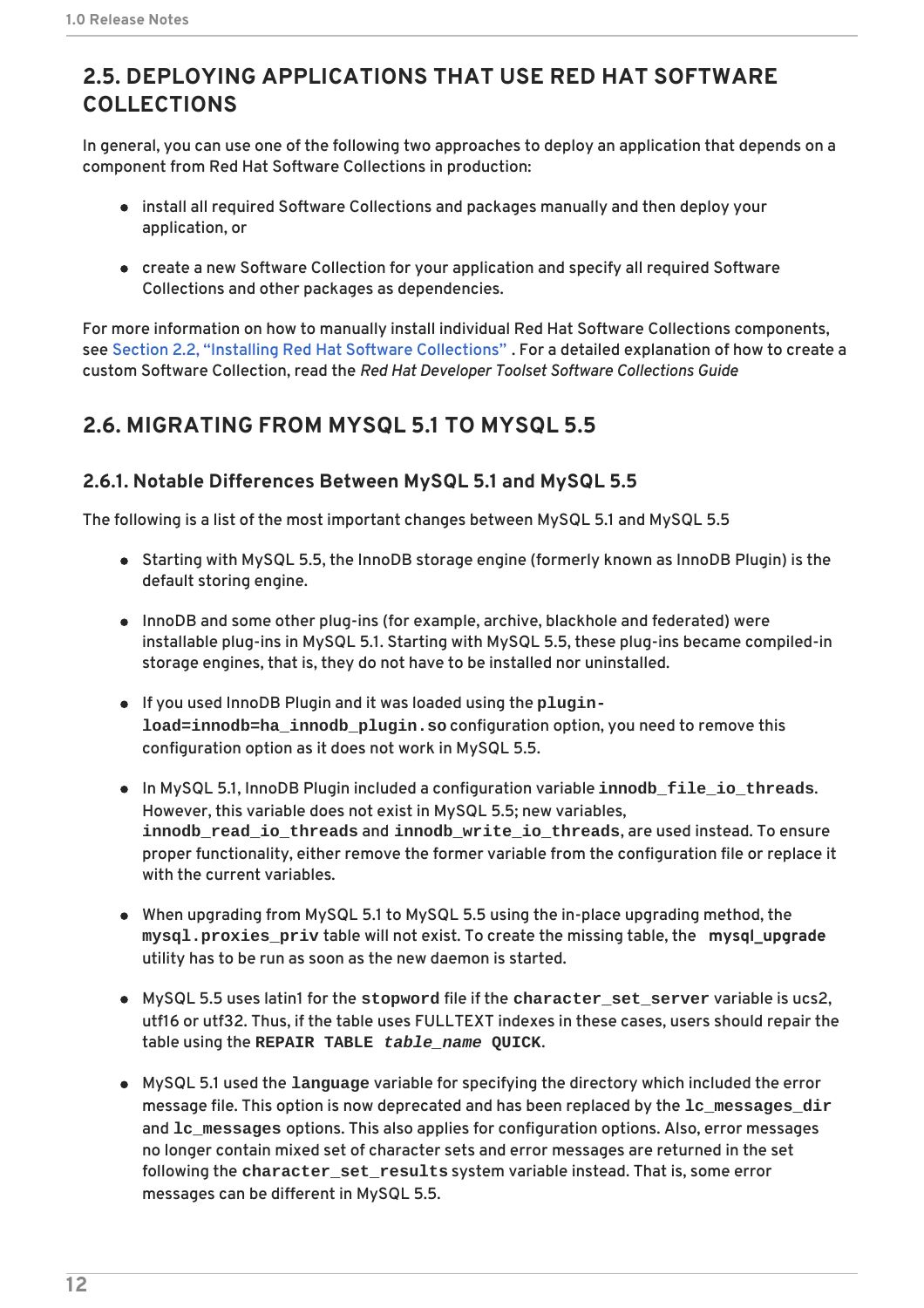Please note that the EXAMPLE plug-in is no longer distributed in Red Hat Software Collections packages.

For more information about MySQL 5.1 and MySQL 5.5, refer to the release notes available at <http://dev.mysql.com/doc/relnotes/mysql/5.1/en/> and [http://dev.mysql.com/doc/relnotes/mysql/5.5/en/.](http://dev.mysql.com/doc/relnotes/mysql/5.5/en/)

### <span id="page-16-0"></span>**2.6.2. Upgrading from MySQL 5.1 to MySQL 5.5**

Before migrating from MySQL 5.1 to MySQL 5.5, back up all your data, including any MySQL databases. Because the mysql55 Software Collection does not conflict with the mysql packages from the core systems, it is possible to install the mysql55 Software Collection together with the mysql packages. It is also possible to run both versions at the same time, however, the port number and the socket in the my.cnf files need to be changed to prevent these specific resources from conflicting.

Upgrading can be performed either by using the **mysqldump** and **mysqlimport** utilities or using inplace upgrade:

- In the first scenario, the whole dump of all databases from one database is generated, **mysql** is run with the dump file as an input, using **mysqlimport** or the **LOAD DATA INFILE** SQL command whithin the other database. At the same time, the appropriate daemons have to be running during both dumping and restoring. You can use the **--all-databases** option in the mysqldump call to include all databases in the dump. The **--routines**, **--triggers** and **- events** options can also be used if needed.
- During the in-place upgrade, the data files are copied from one database directory to another database directory. The daemons should not be running at the time of copying. Set the appropriate permissions and SELinux context for copied files.

After upgrading, start the server and run the **mysql\_upgrade** command. Running **mysql\_upgrade** is necessary to check and repair internal tables. All scripts that work with a server form Software Collection, especially the **mysql\_upgrade** script, should be run inside the **scl enable** environment.

The in-place upgrade method is usually faster, however, there are certain risks and known problems. For more information, refer to the MySQL 5.5 [Release](http://dev.mysql.com/doc/relnotes/mysql/5.5/en/) Notes.

In addition, once the upgrade is complete, consider changing the appropriate settings in the **my.cnf** file to reflect the environment.

#### **Example 2.1. Dump and Restore Upgrade**

```
~]# service mysqld start
Starting mysqld: [ OK ]
\nu = \nu mysqldump --all-databases --routines --events > dump.sql
~]# service mysqld stop
Stopping mysqld: [ OK ]
~]# service mysql55-mysqld start
Starting mysql55-mysqld: [ OK ]
~]# scl enable mysql55 'mysql' < dump.sql
~]# scl enable mysql55 'mysql_upgrade'
Looking for 'mysql' as: mysql
Looking for 'mysqlcheck' as: mysqlcheck
Running 'mysqlcheck with default connection arguments
Running 'mysqlcheck with default connection arguments
a.t1 OK
mysql.columns_priv OK
```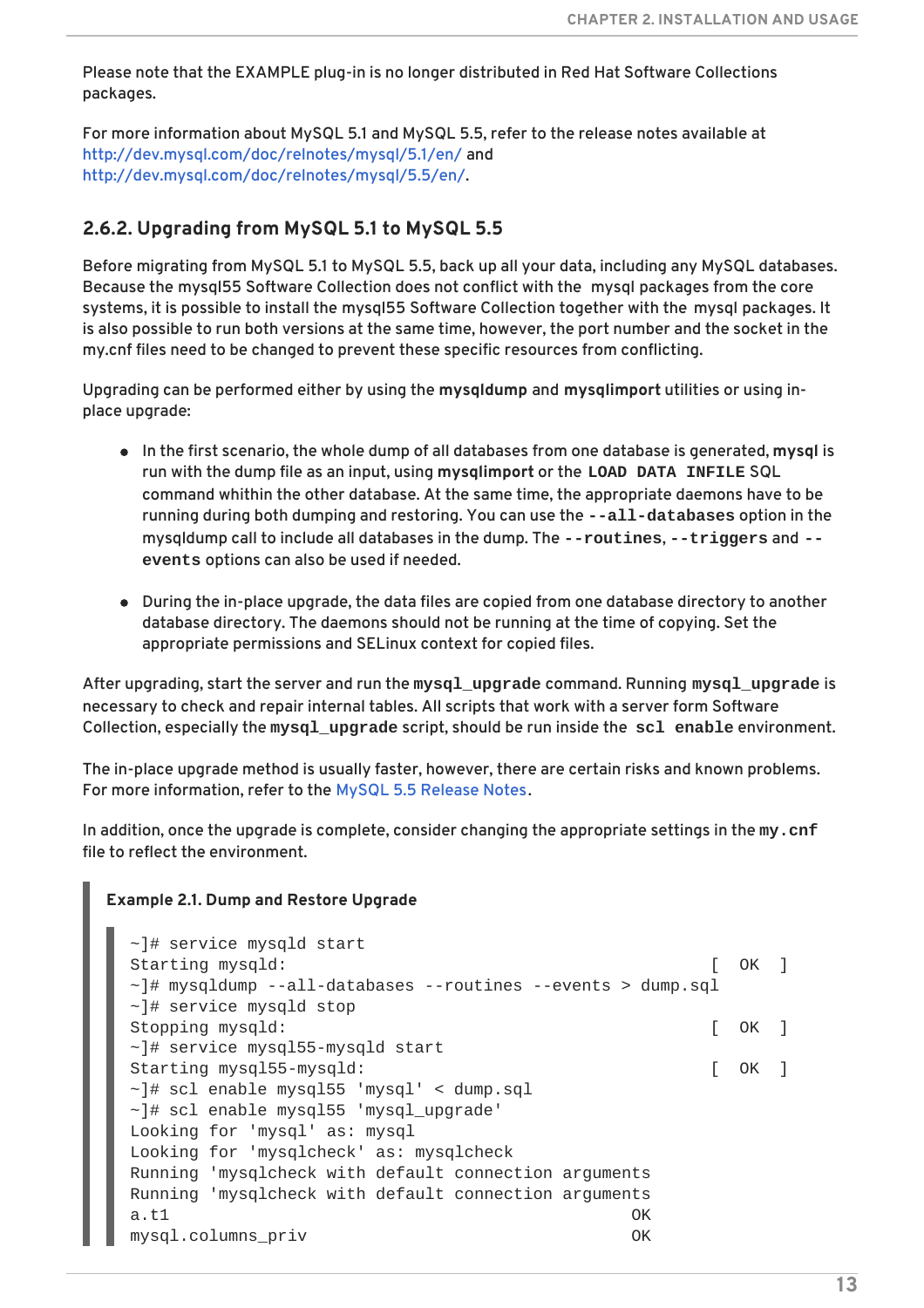```
<skipped tables list>
mysql.user OK
Running 'mysql_fix_privilege_tables'...
OK
```
#### **Example 2.2. In-place Upgrade**

```
~]# service mysqld stop
Stopping mysqld: [ OK ]
~]# service mysql55-mysqld stop
Stopping mysql55-mysqld: [ OK ]
~]# rm -rf /opt/rh/mysql55/root/var/lib/mysql/
~]# cp -r /var/lib/mysql/ /opt/rh/mysql55/root/var/lib/
~]# chown -R mysql:mysql /opt/rh/mysql55/root/var/lib/mysql/
~]# restorecon -R /opt/rh/mysql55/root/var/lib/mysql/
~]# service mysql55-mysqld start
Starting mysql55-mysqld: [ OK ]
~]# scl enable mysql55 'mysql_upgrade'
Looking for 'mysql' as: mysql
Looking for 'mysqlcheck' as: mysqlcheck
Running 'mysqlcheck with default connection arguments
Running 'mysqlcheck with default connection arguments
a.t1 OK
mysql.columns_priv OK
<skipped tables list>
mysql.user OK
Running 'mysql_fix_privilege_tables'...
OK
```
For more information about the upgrading process, refer to MySQL 5.5 [Reference](http://dev.mysql.com/doc/refman/5.5/en/upgrading-from-previous-series.html) Manual .

### <span id="page-17-0"></span>**2.6.3. Using the mysql55-mysql-devel Package**

Red Hat Software Collections contains the server part of MySQL 5.5 database. Red Hat Enterprise Linux 6 provides version 5.1 of this database (client library and server daemon). A protocol which is used between the client library and the daemon is stable across database versions, so using, for example, the MySQL 5.1 client library with the MySQL 5.5 daemon works as expected.

### <span id="page-17-1"></span>**2.6.3.1. Using Database Connectors for Dynamic Languages**



### **IMPORTANT**

When a MariaDB or MySQL database contains old users created using old authentication schema, PHP using the **mysqlnd** driver will not be able to connect to the database. This is because the **old\_password** setting in the **/etc/my.cnf** file is turned off by default on Red Hat Enterprise Linux 6 while it is enabled on Red Hat Enterprise Linux 5. To work around this problem, set **old\_password** to 0, restart the MariaDB or MySQL service and set a new password for each user.

### <span id="page-17-2"></span>**2.6.3.2. Building Applications for MySQL 5.5 from Red Hat Software Collections**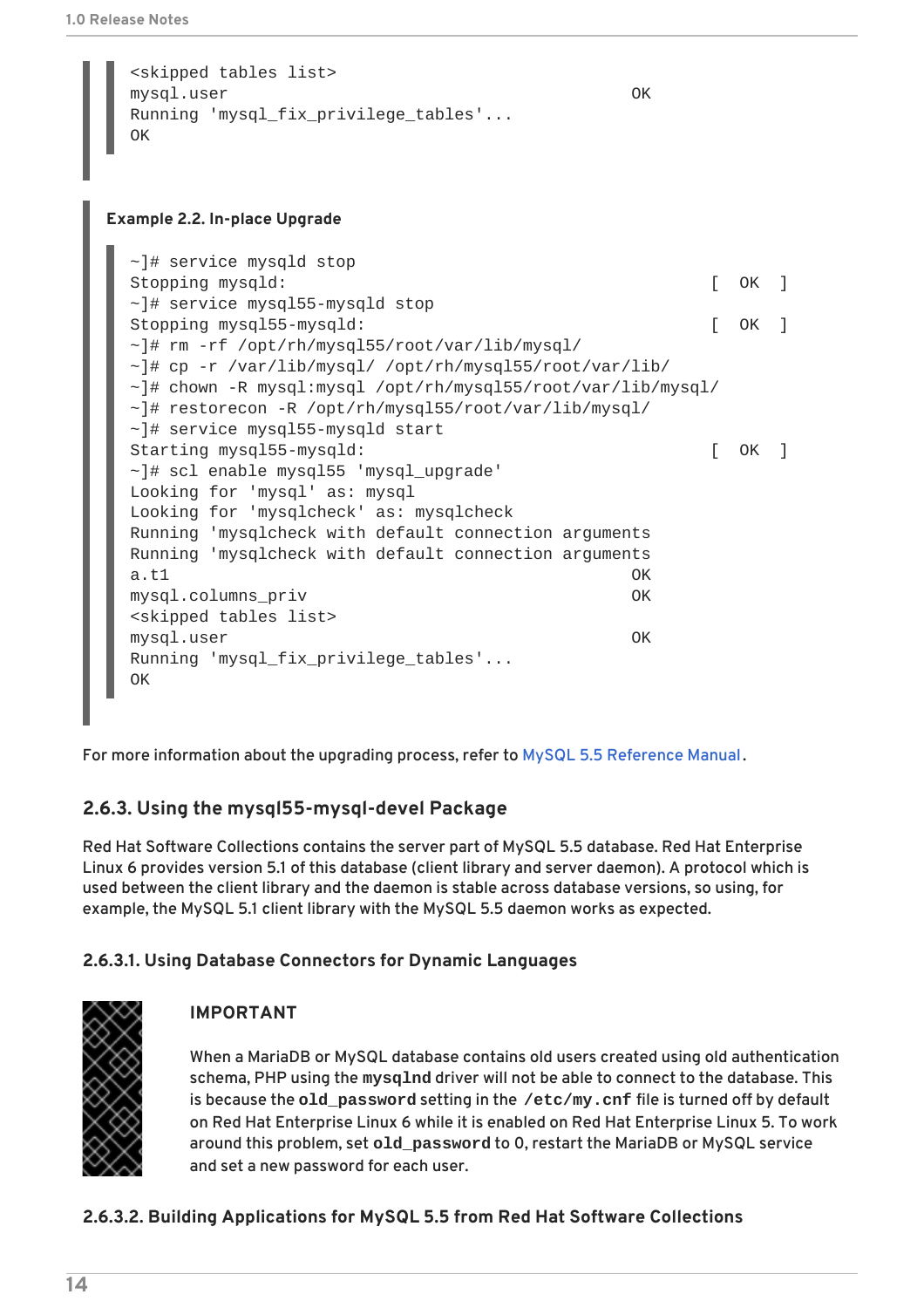MySQL 5.5 from Red Hat Software Collections does not include database connectors; client libraries packaged in the MySQL 5.5 Red Hat Software Collections database packages are not supposed to be used as they are included only for purposes of server utilities and the daemon. Users are instead expected to use the system libraries and database connectors provided with the core system.

It means that users who would like to link their application against the MySQL client library should compile it and link it to the core Red Hat Enterprise Linux 6 environment, not to the MySQL 5.5 Red Hat Software Collections environment.

The only exception to this are server-side plug-ins, which are expected to be built under the MySQL 5.5 Red Hat Software Collections environment. This means the build process should be run inside the **scl enable mysql55 '...'** call.

### <span id="page-18-0"></span>**2.7. MIGRATING FROM POSTGRESQL 8.4 TO POSTGRESQL 9.2**

Red Hat Software Collections 1.0 is distributed with PostgreSQL 9.2, which can be safely installed on the same machine in parallel with PostgreSQL 8.4 from Red Hat Enterprise Linux 6. It is also possible to run both versions of PostgreSQL on one machine at the same time, but you need to use different ports or IP addresses and adjust SELinux policy.

### <span id="page-18-1"></span>**2.7.1. Notable Differences Between PostgreSQL 8.4 and PostgreSQL 9.2**

The following is a list of the most important changes between PostgreSQL 8.4 and PostgreSQL 9.2:

- The following server configuration parameters have been removed and are no longer supported: **add\_missing\_from**, **regex\_flavor**, **silent\_mode**, **wal\_sender\_delay**, and **custom\_variable\_classes**. Do not use any of these parameters in the new configuration file.
- The **unix\_socket\_directory** parameter has been renamed to **unix\_socket\_directories** and can now be used to specify more than one UNIX socket to listen on. To do so, provide a list of comma-separated directories as the value of this option. The default value remains unchanged and is **/tmp**.
- New configuration parameters **ssl\_ca\_file**, **ssl\_cert\_file**, **ssl\_crl\_file**, and **ssl\_key\_file** have been added. These configuration parameters can be used to specify the locations of server-side SSL files that were previously hard-coded as relative paths to the **root.crt**, **server.crt**, **root.crl**, and **server.key** files in the data directory.

Note that the PostgreSQL server no longer reads the **root.crt** and **root.crl** files by default. To load these files, change the corresponding parameters to non-default values.

- The **=>** operator has been removed and users are now advised to use the **hstore(***text***,** *text***)** function.
- The default value of the **standard\_conforming\_strings** configuration parameter is now **on**. This configuration parameter controls if ordinary string literals (strings enclosed in single quotes) treat backslashes literally as specified in the SQL standard.
- A new configuration parameter, **backslash\_quote**, has been added. This configuration parameter can be used to control whether a single quotation mark can be represented by **\'** in string literals. The default value is **safe\_encoding**, which permits the use of **\'** only when the client encoding does not allow ASCII backslashes in multi-byte characters. As a consequence, **\'** can now be interpreted differently only in specific cases and only in string literals that do not conform to standards, including escape string syntax, **E'***value***'**.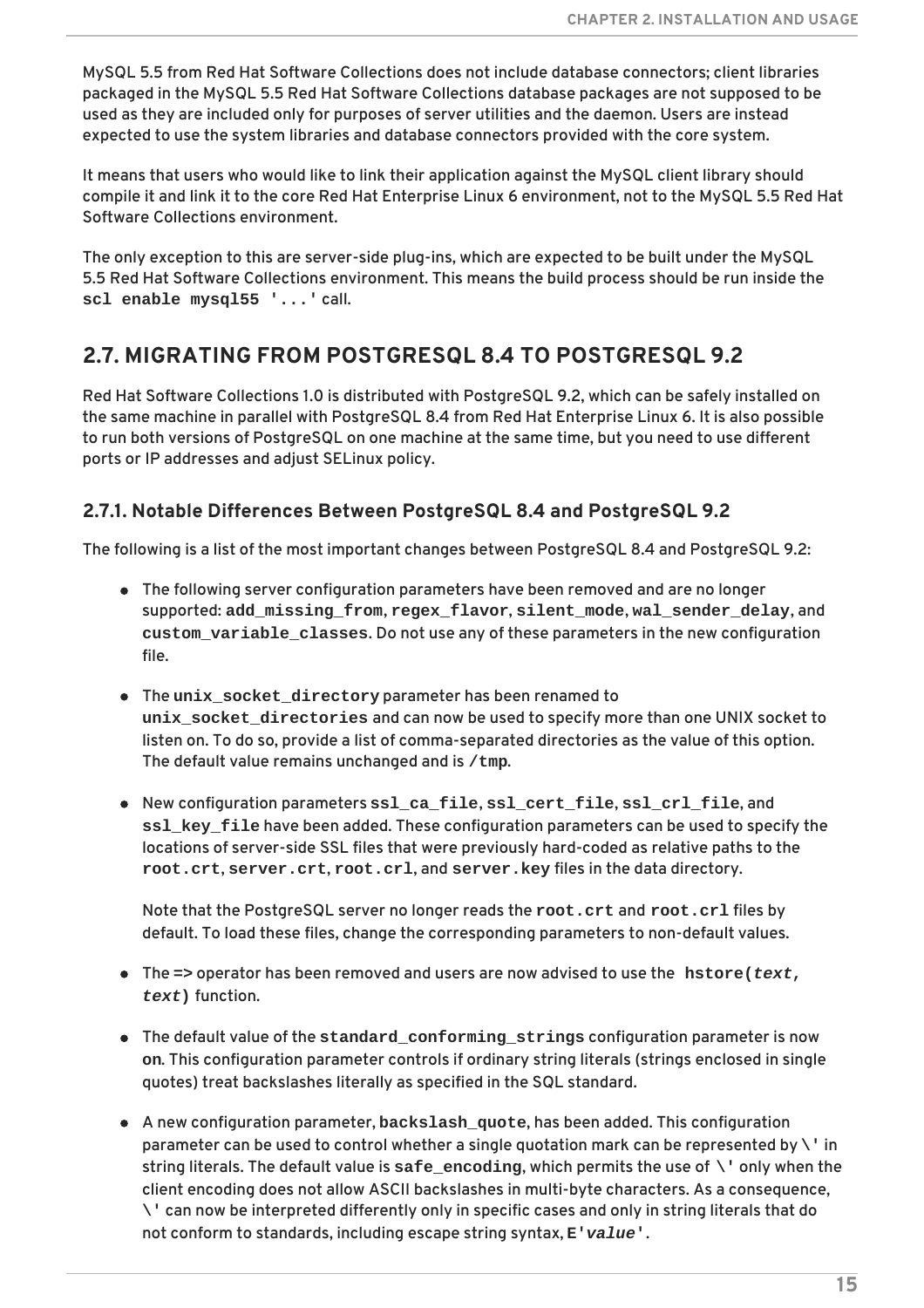PostgreSQL 9.0 introduced access privileges for large objects. Consequently, a new configuration parameter, **lo\_compat\_privileges**, has been added to allow you to disable security checks related to the large objects affected by this change. To disable these security checks, change the value of this configuration parameter to **on**. The default value is **off**.

For a detailed list of known compatibility issues with earlier versions, see the official notes for [PostgreSQL](http://wiki.postgresql.org/wiki/What%27s_new_in_PostgreSQL_9.0#Backwards_Compatibility_and_Upgrade_Issues) 9.0, [PostgreSQL](http://wiki.postgresql.org/wiki/What%27s_new_in_PostgreSQL_9.1#Backward_compatibility_issues) 9.1, and [PostgreSQL](http://wiki.postgresql.org/wiki/What%27s_new_in_PostgreSQL_9.2#Backward_compatibility) 9.2. For an in-depth list of changes in behavior, see the upstream [Release](http://www.postgresql.org/docs/9.2/static/release.html) Notes.

### <span id="page-19-0"></span>**2.7.2. Upgrading from PostgreSQL 8.4 to PostgreSQL 9.2**

To migrate your data from PostgreSQL 8.4 that is distributed with Red Hat Enterprise Linux 6 to PostgreSQL 9.2 that is included in Red Hat Software Collections 1.0, you can either perform an inplace upgrade, or dump the database data into a text file with SQL commands and import it in the new database. Note that the second method is usually significantly slower and may require manual fixes; see the official [documentation](http://www.postgresql.org/docs/9.2/static/backup-dump.html#BACKUP-DUMP-ALL) for more information about this upgrade method.



### **IMPORTANT**

Before migrating your data from PostgreSQL 8.4 to PostgreSQL 9.2, make sure that you back up all your data, including the PostgreSQL database files that are by default located in the **/var/lib/pgsql/data/** directory.

### **Procedure 2.1. Performing In-place Upgrade**

To perform an in-place upgrade of your PostgreSQL server, complete the following steps:

1. Stop the old PostgreSQL server to ensure that the data is not in an inconsistent state. To do so, type the following at a shell prompt as **root**:

**service postgresql stop**

To verify that the server is not running, type:



2. Verify that the new data directory located in **/opt/rh/postgresql92/root/var/lib/pgsql/data/** does not exist:

**file /opt/rh/postgresql92/root/var/lib/pgsql/data/**

If you are running a fresh installation of PostgreSQL 9.2, this directory should not be present in your system. If it is, back it up by running the following command as **root**:

**mv /opt/rh/postgresql92/root/var/lib/pgsql/data{,-scl-backup}**

3. Copy the old database data to the new location by typing the following at a shell prompt as **root**:

**cp -ra /var/lib/pgsql/data/ /opt/rh/postgresql92/root/var/lib/pgsql/**

4. Open the **/opt/rh/postgresql92/root/var/lib/pgsql/data/pg\_hba.conf**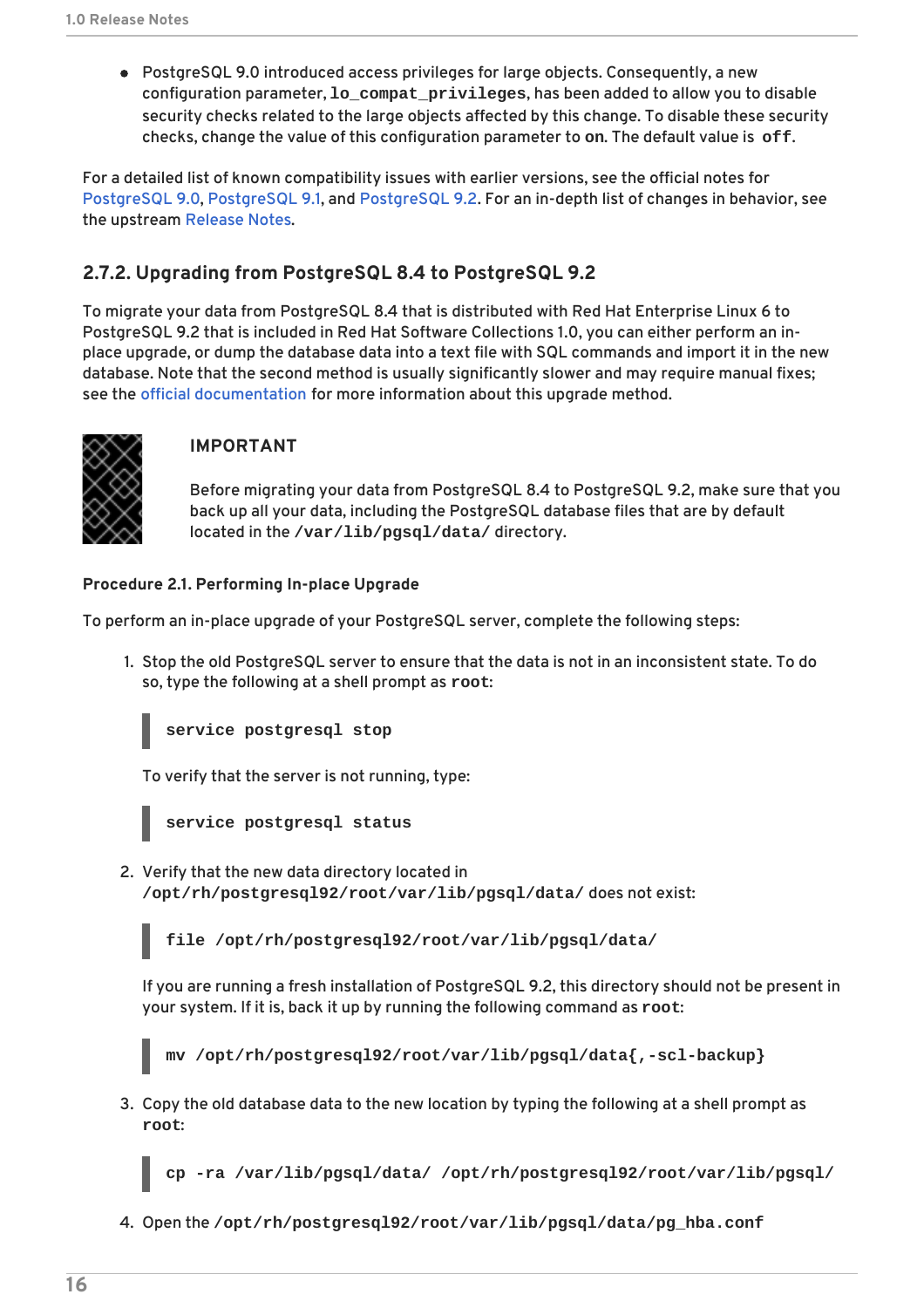configuration file and verify that the **postgres** user is allowed to connect to the PostgreSQL server from **localhost** without a password. If not, you can edit this file and temporarily set the authentication method for the **postgres** user to **trust** or **ident**. For a detailed description of the **pg\_hba.conf** file and a complete list of available configuration options, see the official [documentation](http://www.postgresql.org/docs/9.2/static/auth-pg-hba-conf.html).

5. Upgrade the database data for the new server by running the following command as **root**:

### **service postgresql92-postgresql upgrade**

It is recommended that you read the resulting **/opt/rh/postgresql92/root/var/lib/pgsql/pgupgrade.log** log file to see if there were any problems with the upgrade.

6. Start the new server as **root**:

**service postgresql92-postgresql start**

It is also advised that you run the **analyze\_new\_cluster.sh** script as follows:

**su - postgres -c 'scl enable postgresql92 ~/analyze\_new\_cluster.sh'**

7. Optionally, you can configure the PostgreSQL 9.2 server to start automatically at boot time. To disable the old PostgreSQL 8.4 server, run the following command as **root**:

**chkconfig postgresql off**

To enable the PostgreSQL 9.2 server, type as **root**:

**chkconfig postgresql92-postgresql on**

#### **Procedure 2.2. Performing a Dump and Restore Upgrade**

To perform a dump and restore upgrade of your PostgreSQL server, complete the following steps:

1. Ensure that the old PostgreSQL server is running by typing the following at a shell prompt as **root**:

**service postgresql start**

2. Dump all data in the PostgreSQL database into an SQL file. As **root**, type:

**su - postgres -c 'pg\_dumpall > ~/pgdump\_file.sql'**

3. Stop the old server by running the following command as **root**:

**service postgresql stop**

4. Initialize the data directory for the new server as **root**:

**service postgresql92-postgresql initdb**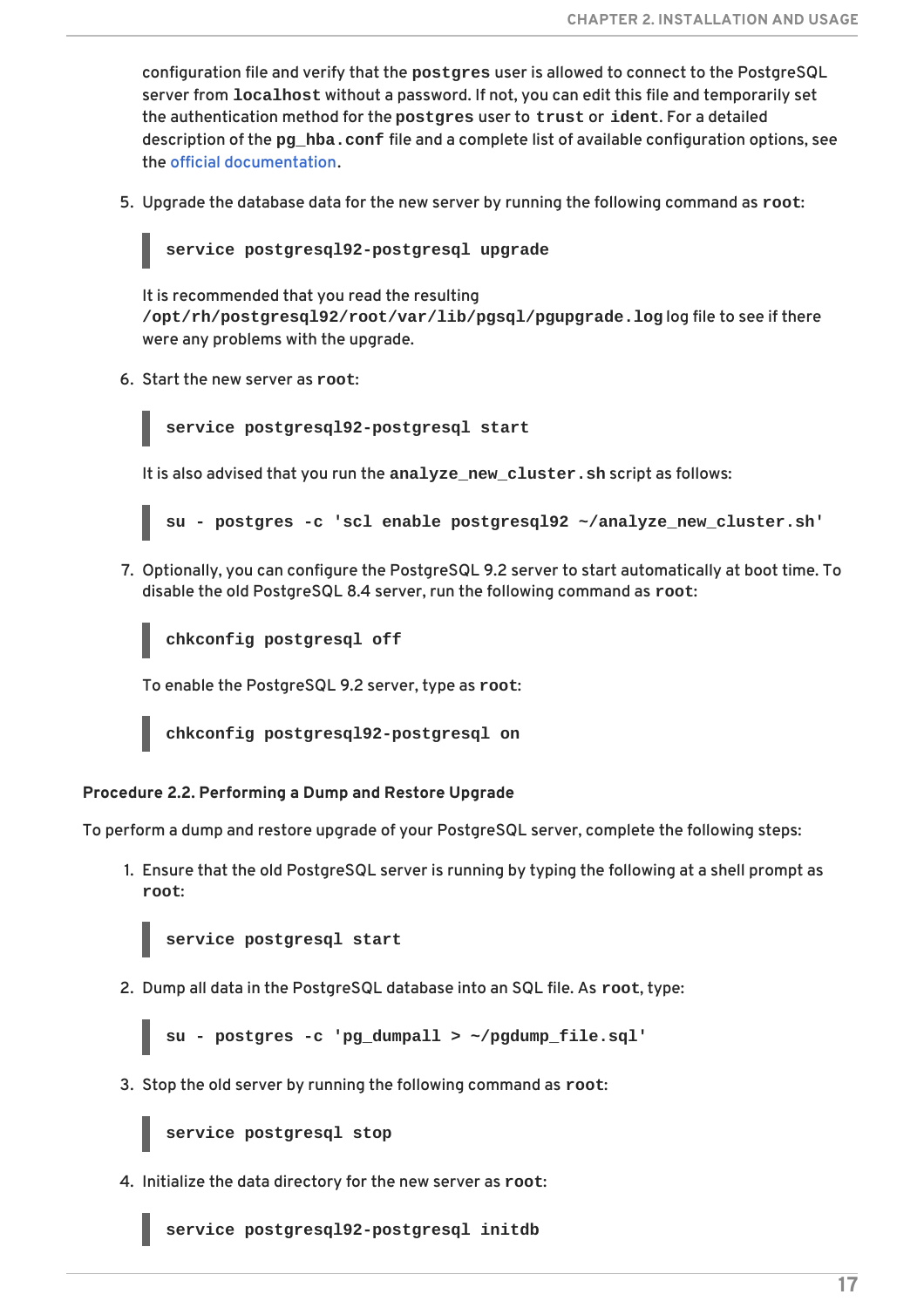- 
- 5. Start the new server as **root**:

```
service postgresql92-postgresql start
```
6. Import data from the previously created SQL file:

```
su - postgres -c 'scl enable postgresql92 "psql -f ~/pgdump_file.sql
postgres"'
```
7. Optionally, you can configure the PostgreSQL 9.2 server to start automatically at boot time. To disable the old PostgreSQL 8.4 server, run the following command as **root**:

**chkconfig postgresql off**

To enable the PostgreSQL 9.2 server, type as **root**:

**chkconfig postgresql92-postgresql on**

### <span id="page-21-0"></span>**2.8. REPORTING BUGS IN RED HAT SOFTWARE COLLECTIONS**

Bug reports are essential in making Red Hat Software Collections reliable. Reporting a bug can also help you bring a solution to your problem. Nevertheless, the main function of a bug report is to help the community by improving the next version of Red Hat Software Collections.

#### **Procedure 2.3. File a Bug using Bugzilla**

- 1. To report a bug, navigate to [Bugzilla](https://bugzilla.redhat.com/), the Red Hat bug-tracking system. Note that you need to be logged in, or you will be prompted to do so.
- 2. On the top bar, click on **New**, and on the next page, choose **Red Hat**.
- 3. This brings you to a page with a list of Red Hat Products. Click on **Red Hat Software Collections**.
- 4. **Component** and **Summary** are required fields; your report cannot be submitted successfully if you do not fill these fields. The **Description** field provides a simple template which can help you describe the bug. It is important to provide as much information about the problem as possible.
- 5. Additionally, you can add an attachment, which can be a screenshot of the problem, a patch or similar.
- 6. Once you have completed your bug report, press the **Submit Bug** button. Your report will be assigned a Bugzilla number so you can get back to it later.

If you wish to use the **Automatic Bug Reporting Tool** (ABRT) utility, see Automatic Bug Reporting Tool chapter in the *Red Hat Enterprise Linux 6 [Deployment](https://access.redhat.com/site/documentation/en-US/Red_Hat_Enterprise_Linux/6/html/Deployment_Guide/ch-abrt.html) Guide*.

For detailed information on bug reporting, refer to [Bugilla's](https://bugzilla.redhat.com/docs/en/html/bugreports.html) help.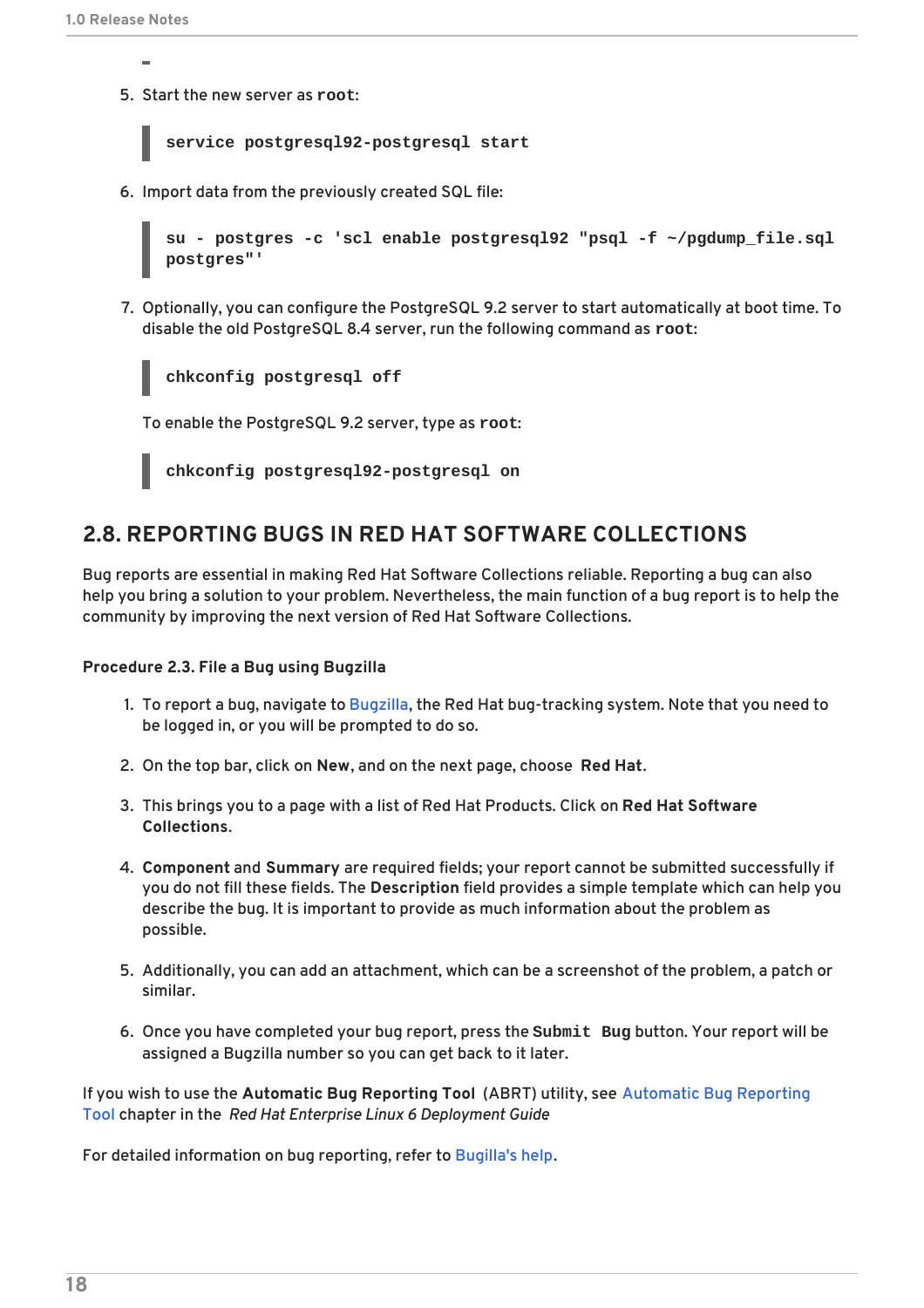# <span id="page-22-0"></span>**CHAPTER 3. ADDITIONAL RESOURCES**

For more information about Red Hat Software Collections 1.0 and Red Hat Enterprise Linux, refer to the resources listed below.

### <span id="page-22-1"></span>**3.1. RED HAT ENTERPRISE LINUX DEVELOPER PROGRAM GROUP**

Users of Red Hat Software Collections can access the Red Hat Enterprise Linux Developer Program Group in the Red Hat Customer Portal to get developer related information for the development tools available for Red Hat Enterprise Linux. In addition, users can find there developer related papers and videos on topics that are of interest to developers, for example RPM building, threaded programming, performance tuning, debugging, and so on.

To visit the Red Hat Enterprise Linux Developer Program Group, log in to the [Customer](https://access.redhat.com/) Portal, click **Products** at the top of the page, choose **Our Services**, and then **Red Hat Enterprise Linux Developer Program** from the list.

# <span id="page-22-2"></span>**3.2. RED HAT PRODUCT DOCUMENTATION**

The following documents are directly or indirectly relevant to this book:

- Red Hat Developer Toolset Software [Collections](https://access.redhat.com/site/documentation/en-US/Red_Hat_Developer_Toolset/1/html/Software_Collections_Guide/index.html) Guide The *Software Collections Guide* for Red Hat Developer Toolset explains the concept of Software Collections and documents the **scl** utility.
- Red Hat Subscription [Management](https://access.redhat.com/site/documentation/en-US/Red_Hat_Subscription_Management/1.0/html/Subscription_Management_Guide/index.html) Guide The *Subscription Management Guide*provides detailed information on how to manage subscriptions on Red Hat Enterprise Linux.
- Red Hat [Enterprise](https://access.redhat.com/site/documentation/en-US/Red_Hat_Enterprise_Linux/6/html/Developer_Guide/index.html) Linux 6 Developer Guide The *Developer Guide* for Red Hat Enterprise Linux 6 provides more information for developers on the Red Hat Enterprise Linux platform.
- Red Hat Enterprise Linux 6 [Deployment](https://access.redhat.com/site/documentation/en-US/Red_Hat_Enterprise_Linux/6/html/Deployment_Guide/index.html) Guide The *Deployment Guide* for Red Hat Enterprise Linux 6 provides relevant information regarding the deployment, configuration, and administration of this system.